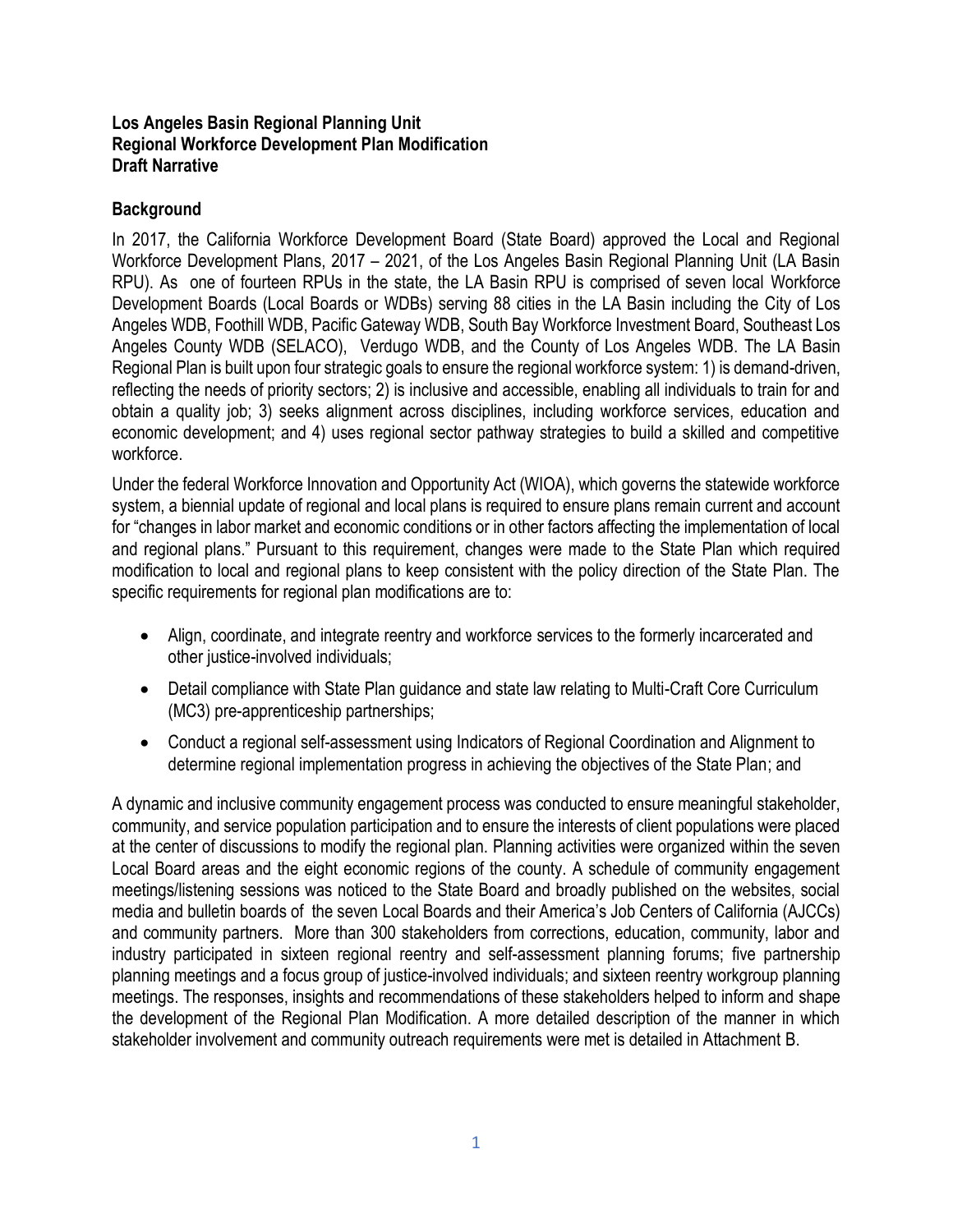- **I. Align, coordinate and integrate reentry and workforce services to formerly incarcerated and justice involved individuals**
- **A.** *Services – Who, What, When, and How of Regional Alignment*

**LA County is California's most populous county, and historically, the top feeder into the state's prison system.** The shift in management, under AB 109 Realignment, of non-violent, lower-level offenders from the California Department of Corrections and Rehabilitation (CDCR) state prison system to county jail, parole and probation systems – has had major impacts on the criminal justice landscape in Los Angeles County (LA County). The following summarizes the impact of Realignment – a more detailed description is provided in Attachment A:

- **State Prison Releases:** CDCR reports 32,127 state prisoners released to supervision in LA County in a three-year period, 2015 to 2017; averaging 10,000 new releases annually with a 3-year recidivism rate of 46.1%; more than a third of released prisoners received in-custody mental health/substance use disorder treatment and will require ongoing treatment services in post-release; unemployment among reentry populations is estimated at more than 27% (Prison Policy Institute's "Out of Prison & Out of Work"2018);
- **LA County Sheriffs and Probation:** LA County Sheriff's Dept. (LASD) experienced a 25% increase in jail population currently averaging more than 16,000 inmates annually at 8 jail facilities; LA County Probation supervises an average of 60,000 non-AB 109 probationers annually at 19 LA area offices; averaging 27.6 months of supervision; and
- Cost of Living: With a diverse population of more than 10 million people, LA County's cost of living<sup>1</sup> is 43% higher than the national average; MIT living wage calculator indicates an hourly wage of \$30.72 or \$63,897 annually is needed for a family size of 4, with median earnings in the county well below at \$48,682; more than 50,000 people are homeless due to affordable housing shortages; median home prices are near \$600,000, 157% above the national average; and average monthly rent for a onebedroom apartment is above \$2,200.

To improve labor market outcomes of formerly incarcerated and justice-involved individuals (reentry individuals) and reduce recidivism, the LA Basin RPU will work in coordination with stakeholders across the region to:

- Increase the capacity of workforce and community partners to serve reentry individuals through seamless, integrated service delivery, leveraged public-private resources and evidence-based practices;
- Achieve regional alignment of the corrections and workforce systems to support data-driven decision-making and a "warm hand-off" from corrections to community; and
- Implement demand-driven education, training and employment programming leading to living-wage, career pathway employment.

Existing and Perspective Stakeholder Partnership and Opportunities to Collaborate with Parole and Probation: In alignment with the county's Community Corrections AB109/111 Implementation Plan, significant reentry stakeholder partnerships were initiated with Parole, LA Probation, LA Sheriffs, community-based organizations (CBOs) and workforce agencies since 2011 Realignment. The LA Basin RPU will build upon

 $\overline{a}$ 

<sup>1</sup> PayScale; https://www.payscale.com/cost-of-living-calculator/California-Los-Angeles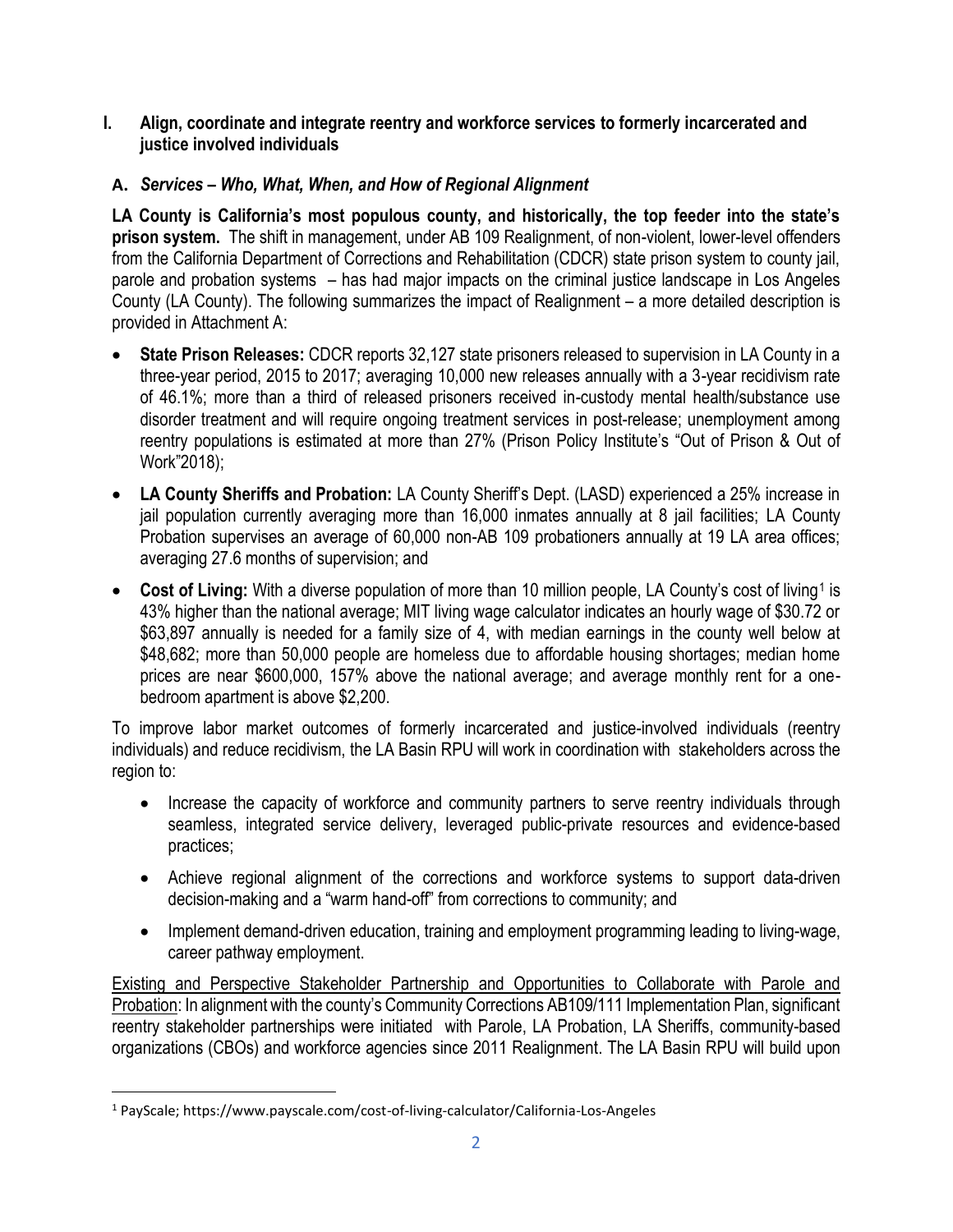existing successful partnerships and develop new opportunities to leverage private and public reentry assets with the following partners. The LA County Board of Supervisors **Office of Diversion and Reentry (ODR)** is operated by the Department of Mental Health (DMH) in partnership with county social service and workforce agencies, CBOs and LA Probation to develop and implement diversion and reentry support services, particular for individuals with mental and/or substance use disorders. The **LA City Mayor's Office of Reentry (City OR)** works in partnership with LA Probation, AJCCs, CBOs and public and private businesses to operate New Roads to Second Chances, a transitional jobs program with the California Department of Transportation (Caltrans), Project Impact offering counseling and legal support, and the Blue-Ribbon Commission on Employment Equity, a public-private partnership to increase employment opportunities for reentry individuals. The **Los Angeles Regional Reentry Partnership (LARRP)** and the **Community Action Partners (C.A.P.) Alliance** function as conveners, organizers and advocates to shape policy and support capacity building for more than 400 CBO reentry providers. The **Electronic Referral System** partnership with Parole, CalJOBs and AJCCs pilots a client referral and data tracking system for parolees. Additionally, numerous partnerships with corrections agencies have been initiated by Local Boards, AJCCs and community agencies throughout the region.

Strategies to Serve Reentry Individuals Facing Major Labor Market Challenges: The lack of identification/right to work documents, soft skills and limited or no work experience were chief among the labor market challenges identified by stakeholders and reentry individuals, one of whom commented that "it took five months to get a CA identification and social security card after release from prison." Stakeholder workgroups determined Transitional Subsidized Employment (TSE), which provides supervised, paid work experience followed by entrance in employment, was the most effective strategy in improving work-readiness and, according to recent national evaluations<sup>2</sup>, is also "effective at decreasing recidivism among exoffenders." TSE will be accessed at 14 AJCC Reentry Hubs in the seven WDB areas, modeled after successful local programming such as LA: Rise, a public/private partnership serving youth and adult offenders and offering work experience at social enterprises leading to training and/or employment; Center for Employment Opportunities, a non-profit employment and training service operating transitional work crews in indoor/outdoor maintenance leading to paid employment, and the South Bay Workforce Investment Board's regional partnership with the Department of Public Social Services offering transitional work experience leading to OJT, apprenticeship and employment for CalWORKs participants. These earn and learn models are implemented through a network of AJCCs and transition to employment in public and private sectors. Soft-skills training and assessments to determine supportive services needs are offered in advance of TSE work experience. Reentry Teams formed of AJCC and CBO case management staff will be colocated at each AJCC Reentry Hub and, guided by an Individual Employment Plan (IEP), will provide supportive services, job coaching and peer mentoring to support employment placement, retention and career advancement.

Potential Barriers to Successful Participation and Completion: Mental health and substance use disorders were identified by reentry providers as primary barriers impacting successful participation and completion rates followed by low self-esteem, feelings of stigmatization, criminogenic thinking and behaviors, and fear of failure and re-arrest as secondary attitudinal barriers which, according to Psychology Today<sup>3</sup>, "affect decisions, actions and outcomes." CDCR reports at least one-third of adult offenders receiving in-custody services related to a mental health designation will require post-release mental health services. Qualified CBO providers will be contracted through County Mental Health's Office of Diversion and Reentry (ODR) to

 $\overline{a}$ 

<sup>&</sup>lt;sup>2</sup> MDRC, www.mdrc.org/publication/subsidized-employment-strategy-bad-economic-times-and-hard-employ

<sup>&</sup>lt;sup>3</sup> [Psychology Today, Dec. 27, 2017; Tsaousides Ph.D.,](https://www.psychologytoday.com/us/experts/theo-tsaousides-phd) [Smashing the Brainbloc](https://www.psychologytoday.com/us/blog/smashing-the-brainblocks)k, "Why Fear of Failure Can Keep You Stuck".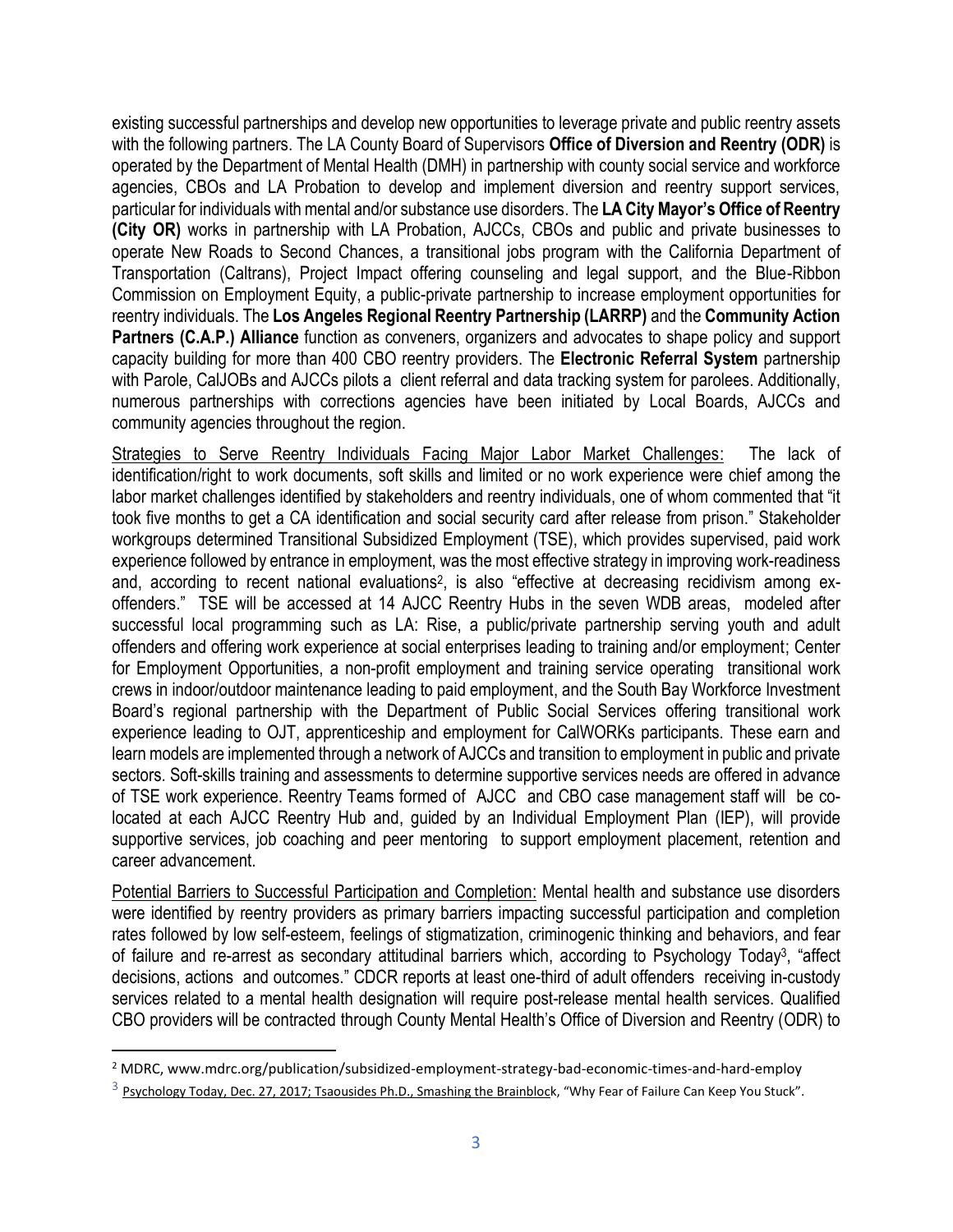provide intensive case management and supportive services, leveraging state and county resources. Additionally, ODR will act as an intermediary to promote service integration between the AJCCs and CBO providers; and ensure the fidelity of service delivery. Emphasis will be placed on evidence-based traumainformed approaches to treatment and whole family case management. Cognitive behavioral therapy (CBT), an evidence-based therapeutic approach that helps identify and change dysfunctional beliefs, thoughts, and patterns, will be offered in post-release services for moderate- and high-risk reentry individuals. AJCC/CBO case management Reentry Teams will conduct in-reach and outreach recruitment bi-monthly. In-reach will be conducted 60 – 90 days pre-release in coordination with education and training providers Five Keys and New Opportunities Charter Schools co-located at selected jails and through in-custody Male Community Reentry Programs (MCRP) and Custody to Community Transitional Reentry Programs for females (CCTRP) operated by CDCR-contracted CBOs Amity Foundation, HealthRight 360 and The GEO Group. Post-release outreach will be conducted at Parole Community Team (PACT) meetings and LA Probation field offices. Service needs determined through initial intake will inform the development of an IEP to guide transition to services.

Currently Funded Services: It is incredibly challenging to determine baseline levels of reentry services for a region as large and complex as the Los Angeles Basin with seven Local Boards overseeing employment and training services at forty-two AJCCs; more than 400 community-based organizations providing a variety of reentry services; and nearly 50 public post-secondary institutions offering a full array of education and training programs. In lieu of providing baseline levels across all services, the following is an overview of currently funded services, with estimate baselines reported in employment and training services offered through the workforce system.

Community-based Services: In preliminary asset mapping, 400 CBOs were identified serving thousands of reentry individuals under various types of supervision. These agencies are central to alignment of the correction and workforce systems as are the services they provide to reintegrate reentry individuals into community. An estimated 60% provide a full array of services including case management and livedexperience peer mentoring, job readiness/soft skills and life skills training, employment services, and referral to education/training and supportive services; more than 40% report coordination with a local AJCC; less than 20% report direct provision of mental health and substance use disorder treatment services, cognitive behavior skills training and legal services; less than 15% operate transitional jobs programs; and less than 50% report a direct referral relationship with CDCR parole or LA Probation.

Post-Secondary Education and Training: Extensive education and vocational training programming are available throughout the region. Eight Regional Adult Education Consortia (RAEC) with twenty-seven campuses offering high school diploma or equivalency, English language instruction, citizenship assistance, career preparation and vocational skills training, some of which are tied to industry-recognized certifications. Twenty-one community colleges provide a wide range of educational and workforce training, basic courses in English and math, certificate and degree programs, career and technical education and preparation for transfer to four-year institutions. The Intrastate Training Resource and Information Network (I-TRAIN) lists public, private and non-profit education/training programs vetted by industry. These training providers work in coordination with industry and the workforce system to align with career pathway employment in demand occupations and industries. In preliminary analysis of FY 2017/18 workforce system training, 8,395 individuals were enrolled of which 5.7% or 485 individuals self-reported as a justice-involved individuals. Transportation, Healthcare Support, Construction and Office Administration are among the top occupations across all types of training; and one-fourth were enrolled in earn and learn transitional jobs, on-the-job training and paid internships.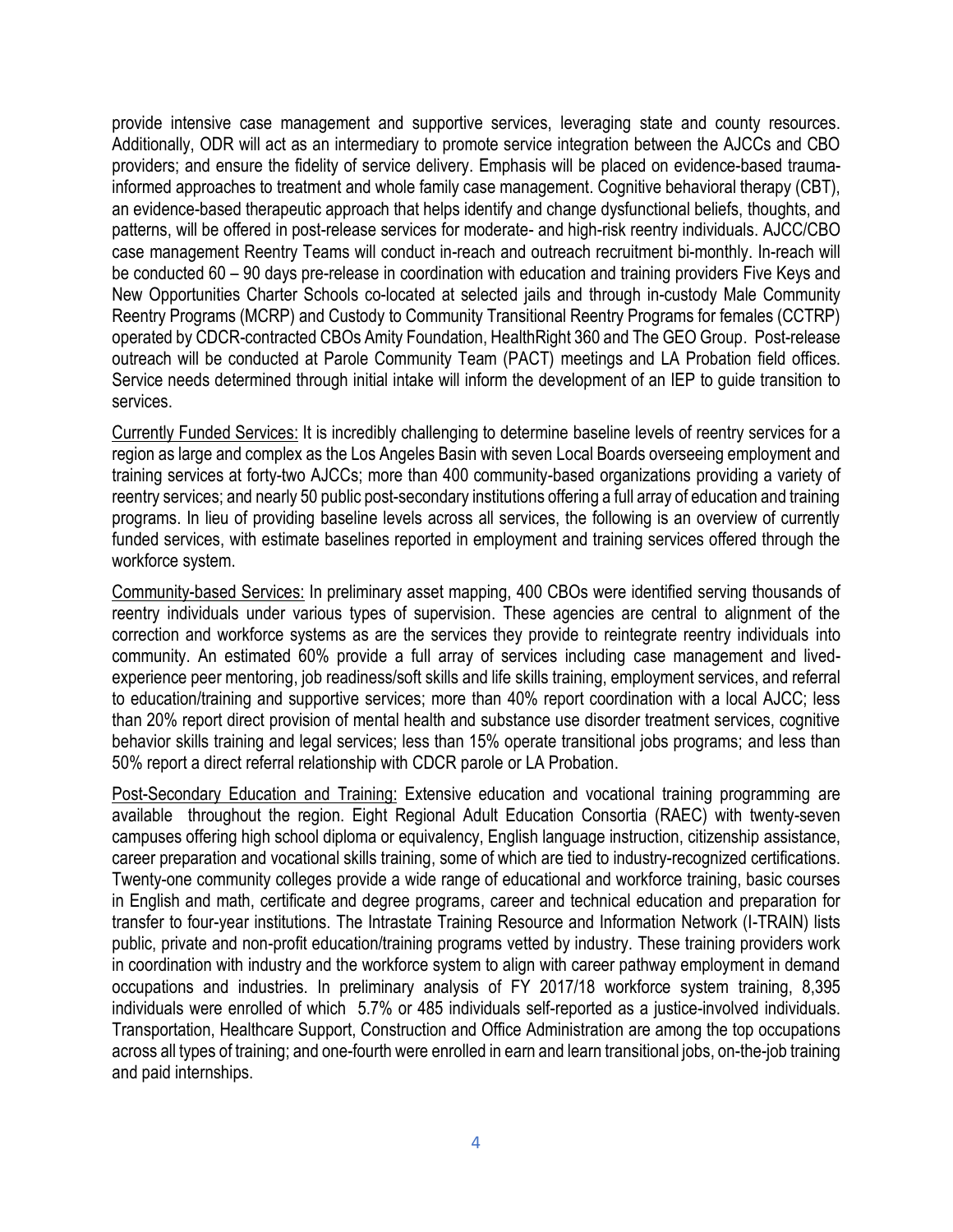Local Boards and America's Job Centers of California (AJCCs): The region's workforce system consists of 42 AJCCs in the seven local workforce board areas with the majority operated by contracted CBO providers. A total of 2,218 reentry individuals were employed through the workforce system in FY 2016-17, as reported in CalJOBs, at an average hourly wage of \$12.00, with additional employed through special grant-funded programs. The total is comprised of reentry individuals who self-report a justice background and is not reflective of the total number served. Nearly 50% of reported jobs were in the Professional and Business Services, Trade and Logistics, Leisure and Hospitality, and Construction sectors. High growth sectors in Manufacturing and Infotech prove more challenging, particularly when background clearances are required, however inroads are being made in these sectors. Promising AJCC-operated reentry programs include **INVEST,** which partners with LA Probation, and **Career Pathways 180 Job Preparation Academy**, which partners with State Parole. Both provide co-located CBO case-management, soft-skills training and integrated employment and supportive services.

Across all workforce, education and community-based programming, significant system alignment gaps exist making it increasingly challenging to serve a burgeoning high-needs reentry population with shrinking resources. Prison to Employment (P2E) grant funding will expand coordination through a variety of best practice strategies including co-located AJCC Reentry Hubs and co-case management AJCC/CBO teams. Additionally, access to services will be enhanced through a regional electronic database with a full menu of reentry programs and services, developed in coordination with a comprehensive online human and social service information system such as 211.or and 1degree.org.

Existing Intake and Case Management Needs/Shared Case Management: Wrap-around case management is needed to support continuity of care from pre- to post-release services beginning with a meaningful incustody connection and continuing with a strong handoff transition to community-based services. In its role as case management intermediary, County Mental Health's Office of Diversion and Reentry (ODR) will facilitate CBO-provided Reentry Intensive Case Management Services (RICMS) to improve health outcomes and reduce recidivism. RICMS teams will consist of Community Health Workers with a history of incarceration/lived experience, case managers, social workers, and administrative staff with a caseload not exceeding 30:1. They will conduct in-reach/outreach recruitment in coordination with the Jails, Parole Community Team (PACT) meetings, Probation field offices and in-custody MCRP/CCTRP CBO facilities. RICMS will include systems navigation with referral and linkage to physical and mental health and substance use treatment; housing and transportation support services, cognitive behavioral interventions, and other supportive services based on client need.

Dedicated space will be provided at AJCC Reentry Hubs for RICMS teams to interface with reentry individuals engaged in employment services and conduct regular co-case management client review with AJCC staff to determine progress and appropriate interventions. Clients with employment barriers and multiple supportive service needs will be serviced at RICMS CBO facilities. Duration of service is determined by the needs of the client with assessments, supportive services and service participation documented regularly in the IEP with a goal of transitioning to employment services at the AJCC Reentry Hub when deemed work ready. RICMS and AJCC case management teams will continue co-case management review of individual client progress, recognize benchmark achievements of short-term goals and apportion incentives toward long-term career goals.

Data Collection Methods and Reporting Procedures: Cross-system data collection and sharing is challenging and often contributes to operational silos. County agencies, CBOs, Local Boards/AJCCs and corrections agencies all use different data systems. An interim solution was developed to streamline processes and enhance information sharing across agencies until a more long-term, statewide solution is available. LA County Workforce Development, Aging, and Community Service (WDACS), with current capacity to access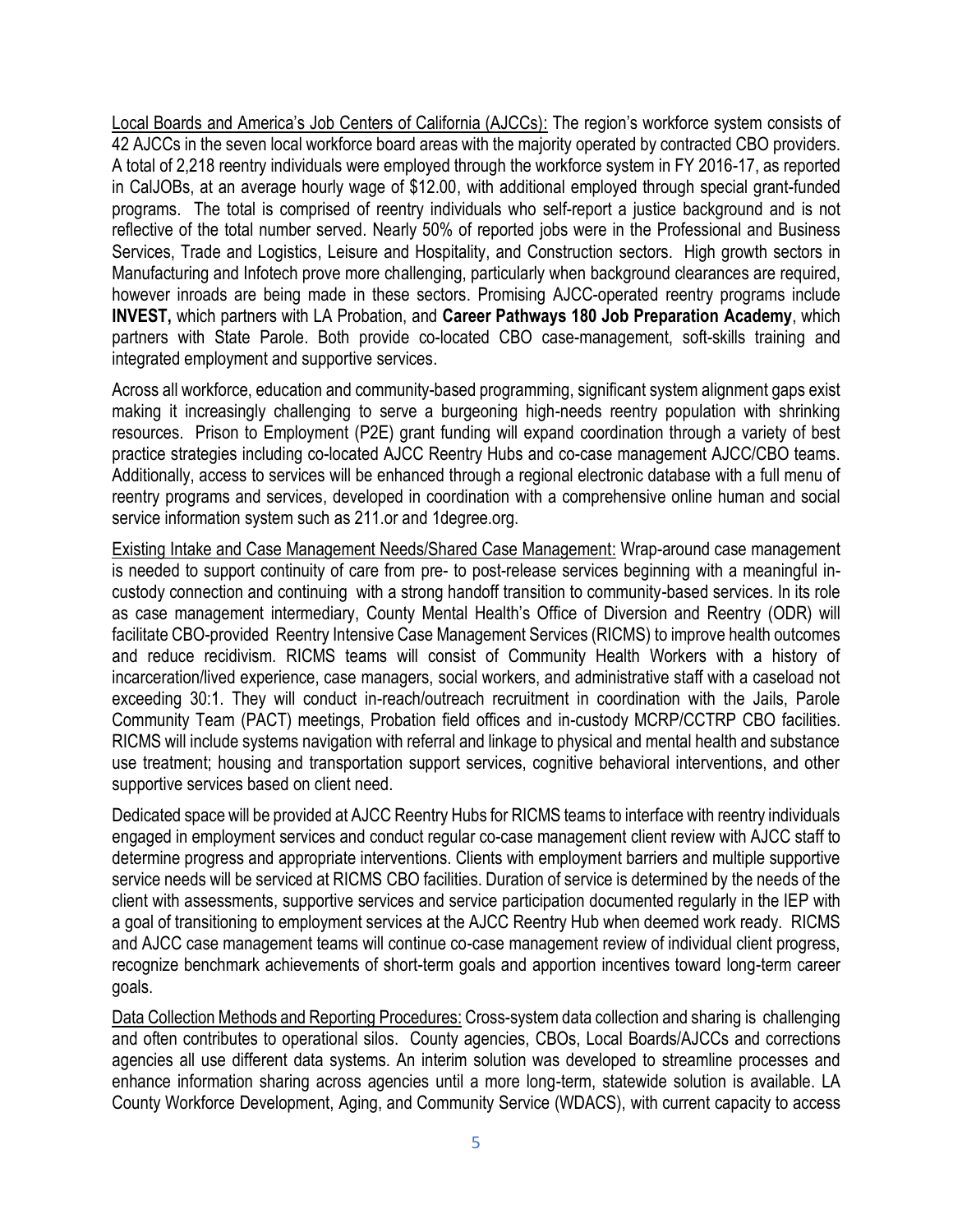CalJOBs and state wage-based data on behalf of the LA Basin 7 Local Boards, will augment the existing Active Roles Server (ARS) system to collect and report data on behalf of reentry workforce and community partners. Regional data sharing partnership agreements and client release of information will enable access to pre-approved Parole and Probation client referral data. WDACS will serve as the region's *agent responsible for ensuring all relevant program data is collected* within the following protocols:

- Compliance with internal policies and external regulations, ensuring that approved users and groups have access to agreed-upon information;
- Reporting will meet state board requirements, including those of AB 111;
- Approved client profile data from CDCR's Strategic Offender Management System (SOMS) and the Adult Probation Systems (APS) will be referred via email to Reentry Hub RICMS teams to determine appropriate service strategies;
- Data will be collected and reported in CalJOBs through a Local Grant Code;
- Protocols will be created to establish levels of access based upon of agency function and data purpose; with data sharing via email as an alternative.
- The stakeholder System Alignment Workgroup will convene quarterly with Reentry Hub teams for assessment of aggregate data to inform operations and determine system-level improvements and needs.

Interface with Existing State Board Grantees: State-funded grantees (Grantees) were convened in January 2019 to determine ongoing mechanisms for information sharing and collaboration. In attendance were: Workforce Accelerator Fund (Jewish Vocational Services, South Bay Workforce Investment Board, Hospitality Training Academy), High Roads Partnerships for Construction Careers (Flintridge Center, LA Trade Tech College), and Forward Focus (Friends Outside Los Angeles), several of whom participated in reentry forums and stakeholder workgroup planning meetings. Individual program strengths and challenges were shared. Fostering relationships with a regional network of service providers to leverage assets and cross refer clients was a central theme of discussion. LA Basin partners will convene bi-annually with statefunded grantees to review progress and share promising practices. Grantees will be invited to participate in quarterly Reentry Services, Employer Engagement and System Alignment Workgroup meetings to share information and review aggregate data on the LA Basin corrections and workforce system improvement.

Existing and New MOUs with AJCCs and Other Service Providers: Local Board One Stop Memoranda of Understanding will be revised, as needed, to outline new service agreements and roles and responsibilities under P2E. New Letter of Partnership agreements have been established between the LA Basin RPU and education, workforce, corrections, industry, labor and community partners outlining roles and responsibilities, leveraged resources and commitments to collaborate. The precepts of the agreement are to:

- Continuously build partnerships;
- Participate in continuous quality improvement activities;
- Utilize common data collection and reporting tools;
- Participate in the operation of the LA Basin corrections workforce system consistent with the terms of the Letter of Partnership agreements, the LA Basin 2017-21 Regional Plan, and requirements of applicable laws; and
- Participate in cross-training among partner staff.

New agreements have been executed with the following partners: California Employment Development Department (EDD), California Department of Corrections and Rehabilitation (CDCR), LA County Probation Department, LA County Department of Mental Health Office of Diversion and Reentry, City of Los Angeles Office of Reentry, Goodwill Industries, Amity Foundation, Friends Outside Los Angeles, Los Angeles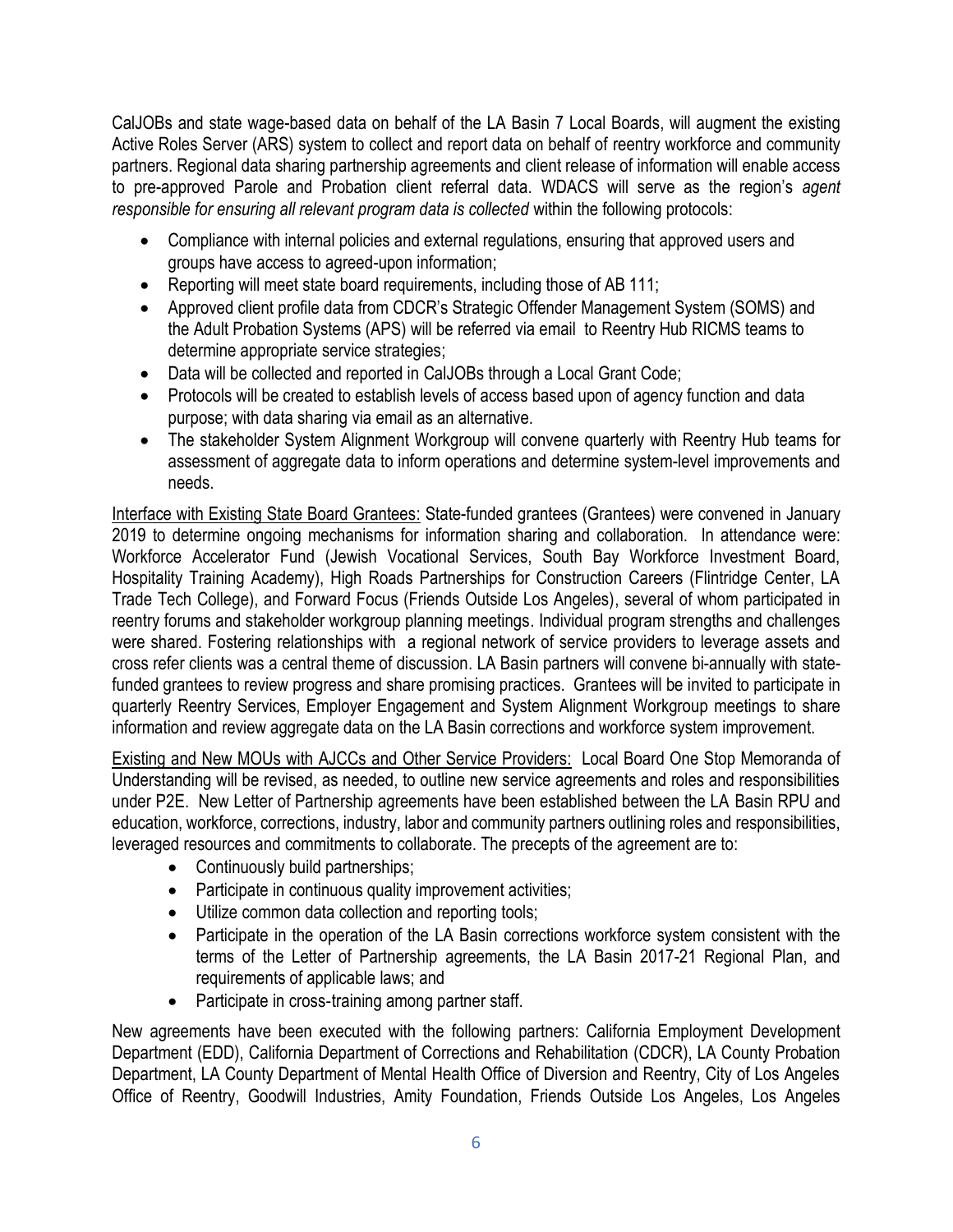Regional Reentry Partnership, Chrysalis, Los Angeles Chamber of Commerce, Hospitality Training Academy, and AMS Fulfillment. Additional agreements with employers and other partners are in development.

Staff Training Needs: The training recommendations by the Employment and Homelessness Task have been adopted by the LA Basin to align competencies across regional programs and initiatives, many of which target the same dual-system clients. Training will be evidence-based to enhance service integration and delivery to strengthen understanding and connections of workforce, housing/homeless, reentry and social services**.** Corrections workforce system staff will have access to selected training based upon job function and competency level, particularly AJCC Reentry Hub case management and job coaching staff, RICMS CBO staff, and selected education, industry and community partner staff engaged in integrated reentry service delivery. Training topics include but are not limited to: Coordinated Entry System (CES) services and navigation, trauma-informed care, cultural competency, harm reduction, motivational interviewing, critical time intervention, mental health first aid, and nonviolent crisis intervention. Training will be ongoing, with schedules published well in advance, standardized, coordinated between systems partners using a train-thetrainer approach, and offered in-person, via teleconference and web-based options. Additional topics such as relationships between housing and income, population-specific employment models (e.g., reentry, youth, veterans and Intellectual/Developmental Disabilities, etc.), job retention support, local job market, and work and benefits incentives. AJCC and CBO staff will be engaged to participate in homeless coalition meetings and/or care coordination to share resources, integrate services and build relationships.

## **B.** *Relationship to Regional Labor Market Needs, Regional Sector Pathway Programs, and Regional Partnerships*

Engagement with Employers, Sector and Labor Management Partnerships: The current economic environment of low unemployment and high demand in jobs requiring less than a four-year degree are opportune for engagement with business to demonstrate the value of hiring reentry individuals. Many face unique challenges as they seek to enter the labor market in good paying jobs, often exiting the criminal justice system without identification/right to work documents, low educational attainment, limited or no work experience, and vocational and soft-skills deficits. Yet research suggests that hiring people with criminal backgrounds is simply smart business - retention rates are higher, turnover is lower, and employees with criminal records are more loyal. Given the costs associated with turnover and recruitment, researchers have found that "employees with a criminal background are in fact a better pool for employers (ACLU, Back to Business: How Hiring Formerly Incarcerated Job Seekers Benefits Your Company)."

Industry engagement and identification of employers willing to hire reentry individuals will be achieved through a demand-driven approach placing emphasis on meeting the need for a skilled labor force and shifting the decision to hire reentry individuals from good will to good business. Its basis is fostering trusted relationships with hiring employers and maintaining knowledge of the company – the culture, work environment and organizational structure – in order to match the strengths and assets of the reentry candidate to the right job. Job coaching, lived-experience mentoring and ongoing supportive services to address barriers after placement in employment are designed to build resilience and capacity to respond to the pressure and demands of a new work environment. Not only does this approach streamline the onboarding processes but it also enhances retention benefiting both the employer and the new reentry hire. More than 500 local public and private sector employers hired reentry individuals through the LA Basin workforce system in FY 2016 – 2017. While the majority of jobs were entry-level averaging just above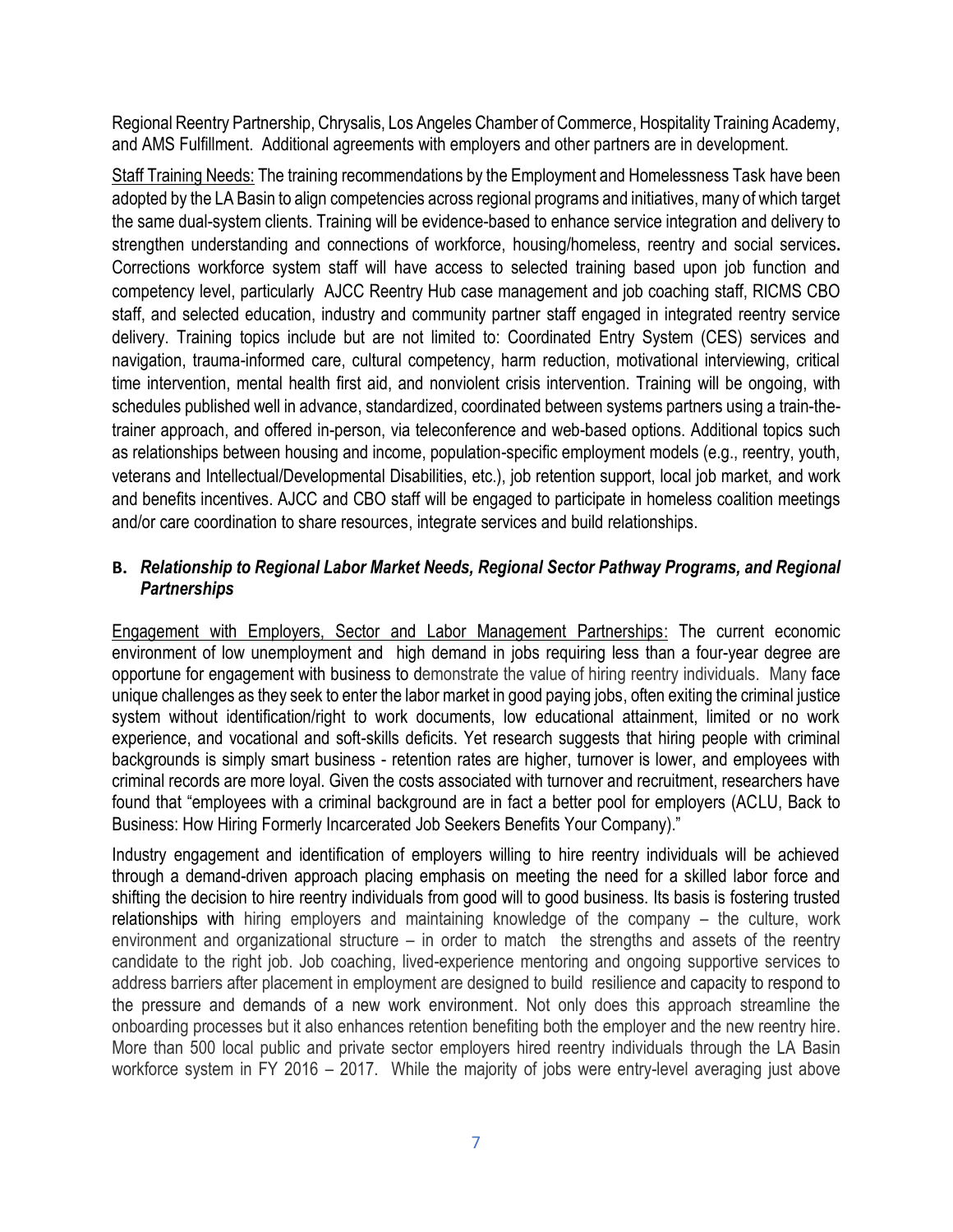minimum wage at \$12.00 an hour, opportunities were provided to build soft skills and work experience in the high growth sectors identified in the regional plan:

| <b>Sector Type</b> | <b>Sector Name</b>                | <b>Median</b><br><b>Hourly</b><br>Wage |
|--------------------|-----------------------------------|----------------------------------------|
|                    | Construction                      | \$15.00                                |
|                    | <b>Entertainment and Infotech</b> | \$11.25                                |
|                    | <b>Health Services</b>            | \$12.00                                |
| <b>High Growth</b> | Leisure and Hospitality           | \$11.00                                |
|                    | Selected Manufacturing            | \$13.00                                |
|                    | <b>Trade and Logistics</b>        | \$13.75                                |
|                    | <b>Average Wage</b>               | \$12.00                                |

Advancement to living wage jobs in these high-growth sectors will average \$14.62 an hour by July 2019, as defined by city/county living wage guidelines; generally, requires at least a year of work experience and may also require short-term vocational training and certifications. Critical consideration to licensing barriers related to criminal backgrounds will be made to ensure placement in appropriate industries and career pathways. Long-term engagement in key industries will focus on identifying ways to lower risks related to licensing barriers and ease restrictions. Additionally, earn and learn transitional jobs, on-the-job training, apprenticeship and concurrent vocational classroom training will provide viable avenues to upskill for advancement to living wage jobs.

The labor management partnership between the Los Angeles/Orange County Building Trades Council and community-based agencies serving reentry populations offers a model for pathways to living-wage employment through apprenticeship. "Bringing ex-offenders into the building trades provides a second chance at life…this is good for the unions, the economy and our communities." The Anti-Recidivism Coalition, LA Trade Tech College and Flintridge Center work in collaboration with the Council to provide guidance, peer mentors and supportive services to address barriers as young adult offenders transition from MC3 preapprenticeship training to living-wage jobs as apprentices and eventually as skilled trades journeymen. The Hospitality Training Academy (HTA), a Taft-Hartley/labor-management partnership between [UNITE](http://www.unitehere11.org/) HERE [Local](http://www.unitehere11.org/) 11 and its contributing employers, provides a variety of workforce development, apprenticeship and training programs to train low income, marginalized and justice-involved individuals for jobs in the hospitality industry, in coordination with 160 hospitality and food service employers in Los Angeles and Orange counties and the State of Arizona.

Interface Between Regional Reentry Partnerships and Existing Sector Pathway Efforts: Regional reentry partnerships bring together stakeholders connected to an industry – including multiple firms, workforce intermediaries, colleges and training providers, labor and others– to address skill shortages while developing talent pipelines of skilled workers to meet future demand. These partnerships promote industry growth and competitiveness and improve worker training and retention by developing cross-firm skill standards that facilitate the advancement of workers at all skill levels. LA Basin's demand-driven sector pathway partnerships with educators, private sector firms, social enterprises, community providers and government agencies are designed to ensure that all residents, including reentry individuals, have the opportunity to participate and thrive in the regional economy.

Current regional sector partnerships include the *Aero-Flex Pre-Apprenticeship Partnership* in the manufacturing, transportation and logistics sectors to meet industry need for a pipeline of skilled technical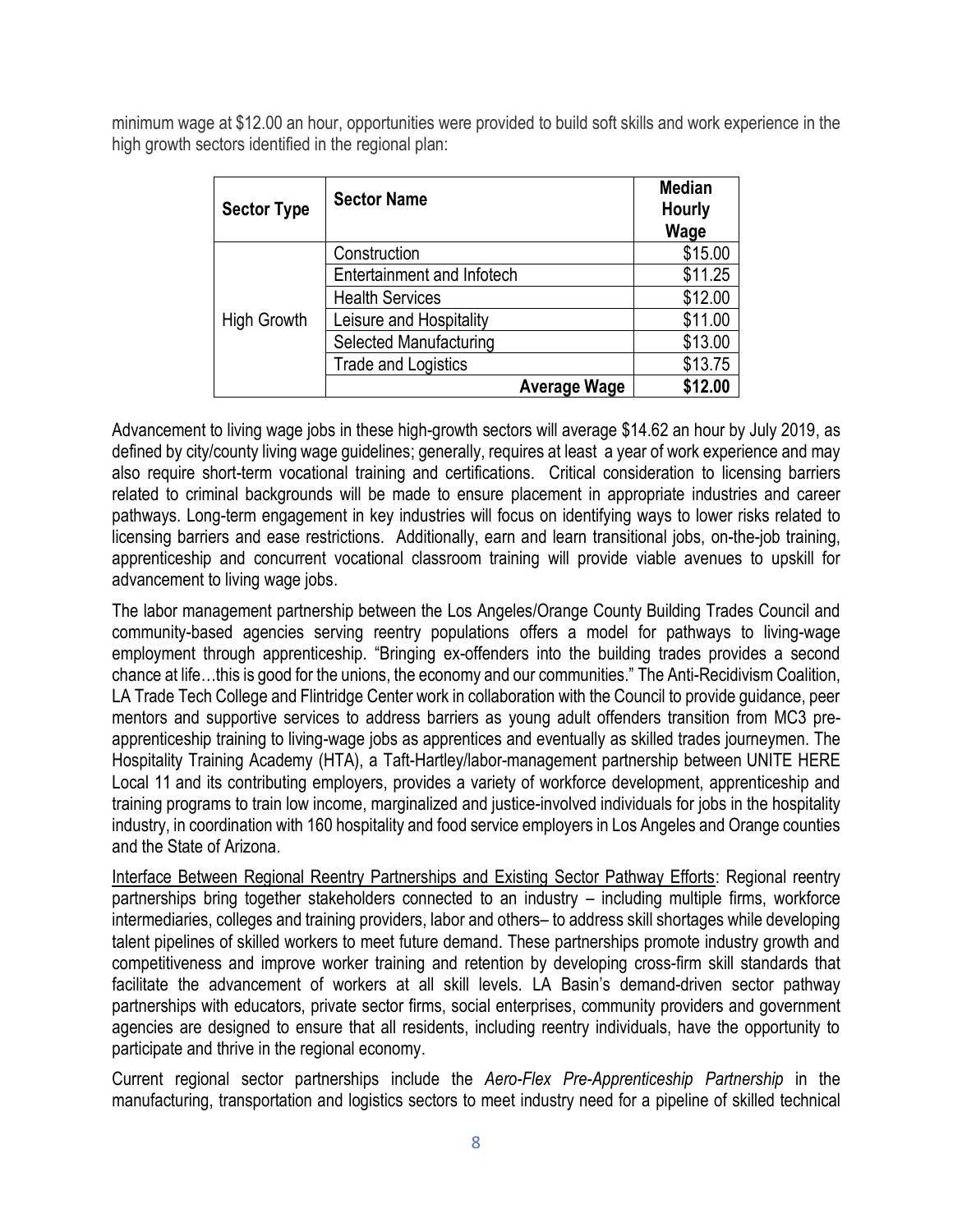workers, particularly for small to mid-size supply chain manufactures; and *New Roads to Second Chances*, a transitional jobs partnership building avenues to living-wage employment in the transportation sector in collaboration with Caltrans, one of the nation's largest transportation systems. The region's SlingShot initiative in the healthcare sector, *C3 Skills Alliance*, is an employer-driven public-private partnership to train new and upskill existing workers in care coordination. With industry in the driver's seat, the *Alliance* developed career pathways with onramps and advancement opportunities for entry, technical and professional level healthcare workers. Inherent in these and other sector pathway efforts are strategic alliances between industry, workforce and community agencies to provide access and opportunity for reentry individuals to engage in the broader regional economy in alignment with regional plan goals to be "inclusive and accessible, enabling all individuals to train for and obtain a quality job."

Resources to Inform Employers/ Strategies to Identify and Catalog Employers: AJCC Business Services Representatives (BSRs) will function as the central point of contact to inform and assist employers in navigating access to the federal Work Opportunity Tax Credit, California New Employment Tax Credit, Federal Fidelity Bonding and other resources. Instructions and forms will be available online at each of the 14 Reentry Hubs and throughout the regional workforce system with direct links to the BSR for assistance, as needed. At a Reentry Business Roundtable hosted at the White House, employers encouraged raising the profile of the Department of Labor's 52-year-old federal bonding program, which guarantees for six months the honesty of hard-to-place job candidates, including people with criminal records. Many employers were not aware of the bonding program and after learning of the benefits - most viewed it as an incentive to hire.

Benefits-oriented messaging will be communicated through a variety of outreach mechanisms. The LA Chamber of Commerce provided leadership to launch a business-to-business campaign to dispel myths about justice-involved individuals, raise awareness of the Fair Chance Act, and promote the bottom-line benefits of hiring a ready, willing and able reentry workforce. The LA Basin will coordinate with the LA Chamber and nearly 50 other chambers in the region to identify industry champions and promote businessto-business messaging using podcasts on chamber websites and roundtable guest speakers at industry events. CEO Mike Brady of Greystone, a small-business bakery in New York, dispelled some of the myths around hiring ex-offenders, whom he called "fully functional and productive members of our team." Insurance and workers' comp costs at Greystone are no higher than at comparable businesses, and turnover is actually lower. "Our history is a demonstration that people coming out of the criminal justice system make for an amazing workforce," said Brady. Similar industry champions will be developed in the LA Basin and supported in promoting to employers in driving industry sectors. Essential to the success of reentry business engagement will be the responsive follow-up by the BSRs working in partnership with Reentry Hub case management teams to assist employers, especially small companies, with human resources issues that may arise when life challenges intersect with work.

Supportive Services to Support Job Retention: Supportive services to enhance job retention are centered around co-case management strategies at AJCC Reentry Hubs. Reentry Intensive Case Management Services (RICMS) provided by CBOs managed through the County Mental Health Department's Office of Diversion and Reentry will team with AJCC case management and job coaching staff to provide wraparound case management. RICMS, which are staffed by Community Health Workers with a history of incarceration/lived experience, case managers, social workers, and administrative staff, will include systems navigation with referral and linkage to physical and mental health and substance use treatment; housing and transportation support services, cognitive behavioral interventions, and other supportive services based on client need. Through co-location at AJCC Reentry Hubs, RICMS staff will interface regularly with reentry individuals engaged in employment services and will conduct frequent co-case management review with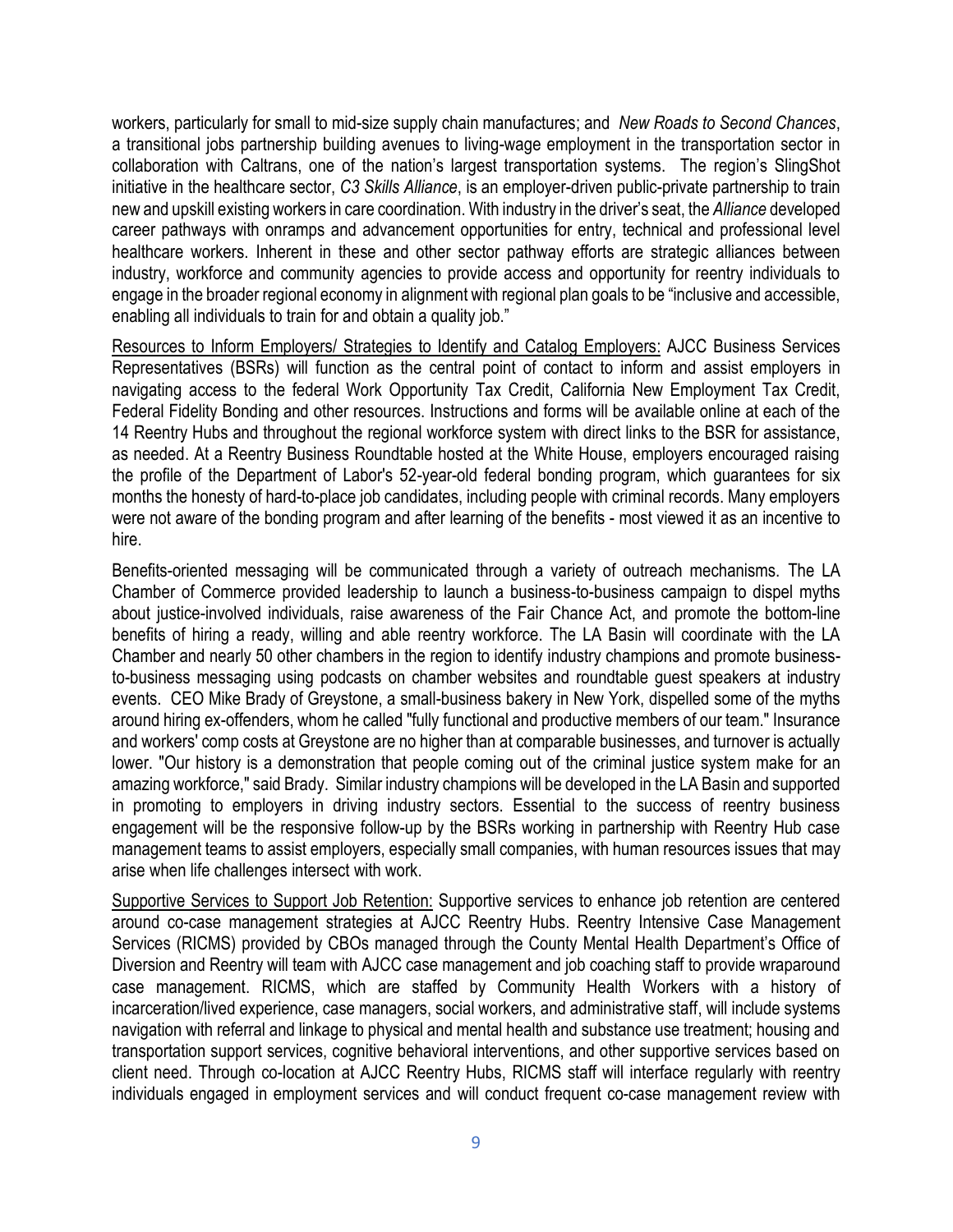AJCC staff to determine progress and appropriate interventions. P2E supportive services grant funding will be leveraged with Prop 47 and SB 678 resources to extend services through completion of earn and learn activities and up to six months of employment.

Provision of Information About Priority Industry Sectors and Occupations to Partners: Labor market information regarding priority sectors and occupations will be available to partners via two mechanisms. Current data on placements in employment by sector, occupation and wage will be provided bi-annually to the stakeholder Employer Engagement Workgroup for review and analysis as it relates to the effectiveness of sector engagement and outreach and the achievement of planned outcomes for living wage jobs in demand occupations and sectors for reentry individuals. Broader, regional data in relation to priority sector and occupations growth projections will be provided in an annual LA Basin LMI report with data compiled from EDD and Los Angeles Economic Development Corporation (LAEDC) LMI reports. The annual report will be published on the websites of the seven local boards of the LA Basin RPU and distributed via email to the three stakeholder workgroups: Reentry Services, System Alignment and Employer Engagement.

### **II. Detail compliance with State Plan guidance and state law relating to Multi-Craft Core Curriculum (MC3) pre-apprenticeship partnerships.**

Representatives of the LA Basin RPU Workforce Development Boards (Local Boards) met with the Los Angeles/Orange County Building Trades Council (the "BTC") on November 28, 2018 to review and expand coordination and partnership between the seven Local Boards and AJCCs, and all core workforce partners. The BTC is a partnership between 48 affiliated unions covering fourteen building trades, includes 140,000 union members and 15,000 apprentices. It oversees the nation's largest local MC3 program. About 2500 new apprentices are expected to train in the MC3 curriculum each year.

Local Boards and community partners coordinate with the BTC to recruit potential apprentices for MC3 focusing primarily on underrepresented target groups including veterans, women and justice-involved individuals. Financial assistance is provided on an individual-needs basis for supportive services and essential work tools, including offsetting costs when gaps in funding occur. The BTC and the seven Local Boards agreed to 1) continue compliance with State Plan guidance and state law relating to MC3, 2) hold regular follow-up meetings to improve communication and coordination, 3) identify best practices in coordinating workforce services with MC3 and expand those practices to include more AJCC's and more core workforce partners, and 4) recruit and screen approximately 1000 new MC3 candidates each year.

### **III. Conduct a regional self-assessment using Indicators of Regional Coordination and Alignment to determine regional implementation progress in achieving the objectives of the State Plan.**

Stakeholders were convened in eight public forums conducted throughout the region, from November 14, 2018 to December 13, 2018, to review the status of and make recommendations for the LA Basin RPU Regional Plan, 2017 – 2021, according to the guidelines of the Regional Coordination and Alignment Self-Assessment. Additionally, review and recommendations were made by the Executive Directors of the seven Local Boards of the LA Basin RPU. Attachment C, to the Plan Modification, provides a narrative description of the review process and all recommendations made by stakeholders and Executive Directors.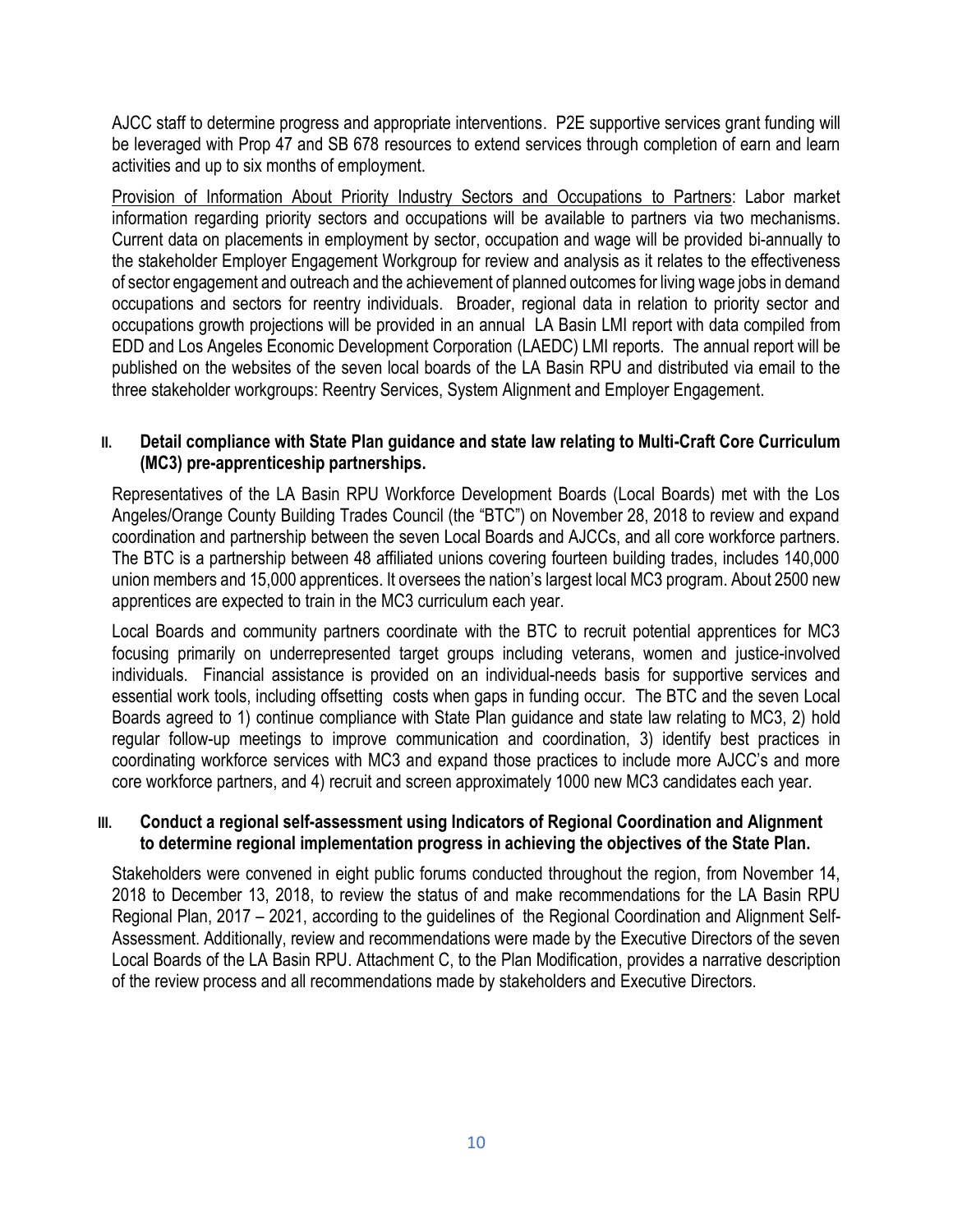## **Los Angeles Basin Regional Plan Modification Attachment A: Supervised Populations - Assessment of Need and Population Size (Draft)**

The Assessment of Need and Population Size includes the following: 1) Overview of the size and demographics of the supervised population and the number of individuals released to the region annually from state prison; 2) An assessment of the types of services and a rationale as to why the services are needed to achieve long-term, livable wage employment outcomes; 3) The number of formerly incarcerated individuals served by the region's workforce system since July 2016 and data on rates of success; and 4) A description of how program partners will facilitate information sharing to evaluate need.

### **Part I Overview of the Size and Demographics**

Data Sources:

California Department of Corrections and Rehabilitation (CDCR) *Offender Data Points Report – Offender Demographics; period ending December 2017; [https://sites.cdcr.ca.gov/research/wp](https://sites.cdcr.ca.gov/research/wp-content/uploads/sites/9/2018/07/Offender-Data-Points-as-of-December-31-2017-1.pdf)[content/uploads/sites/9/2018/07/Offender-Data-Points-as-of-December-31-2017-1.pdf\)](https://sites.cdcr.ca.gov/research/wp-content/uploads/sites/9/2018/07/Offender-Data-Points-as-of-December-31-2017-1.pdf)*

LA County Probation Governance Study; February 2018, by Resource Development Associates Inc. - LA County Adult Probation System (APS) [http://file.lacounty.gov/SDSInter/probation/1033765\\_LAPGS\\_FinalMergedReport\\_20180206.pdf](http://file.lacounty.gov/SDSInter/probation/1033765_LAPGS_FinalMergedReport_20180206.pdf)

**LA County is California's most populous county, and historically, the top feeder into the state's prison system.** The shift in management, under AB 109 Realignment, of non-violent, lower-level offenders from the California Department of Corrections and Rehabilitation (CDCR) state prison system to county jail, parole and probation systems – has had major impacts on the criminal justice landscape in Los Angeles County (LA County).

**Table 1** below indicates nearly **one-third of the state's adult offenders are released to supervision in LA County annually**: half to State Parole supervision and half to LA Probation postrelease community supervision (PRCS):

| <b>Table 1. RELEASED TO SUPERVISION</b>                | 2015   | 2016   | 2017   | Annual<br>Average |
|--------------------------------------------------------|--------|--------|--------|-------------------|
| Statewide Prison Releases to Parole and Probation PRCS | 39,628 | 33,868 | 35,623 | 36,373            |
| <b>LA COUNTY</b>                                       |        |        |        |                   |
| Annual Releases to Parole Supervision                  | 6,602  | 5,289  | 5,695  | 5,862             |
| <b>Annual Releases to Probation PRCS</b>               | 5,264  | 4,612  | 4,665  | 4,847             |
| Total                                                  | 11,866 | 9,901  | 10,360 | 10,709            |
| % of State Total                                       | 29.9%  | 29.2%  | 29.0%  | 29.4%             |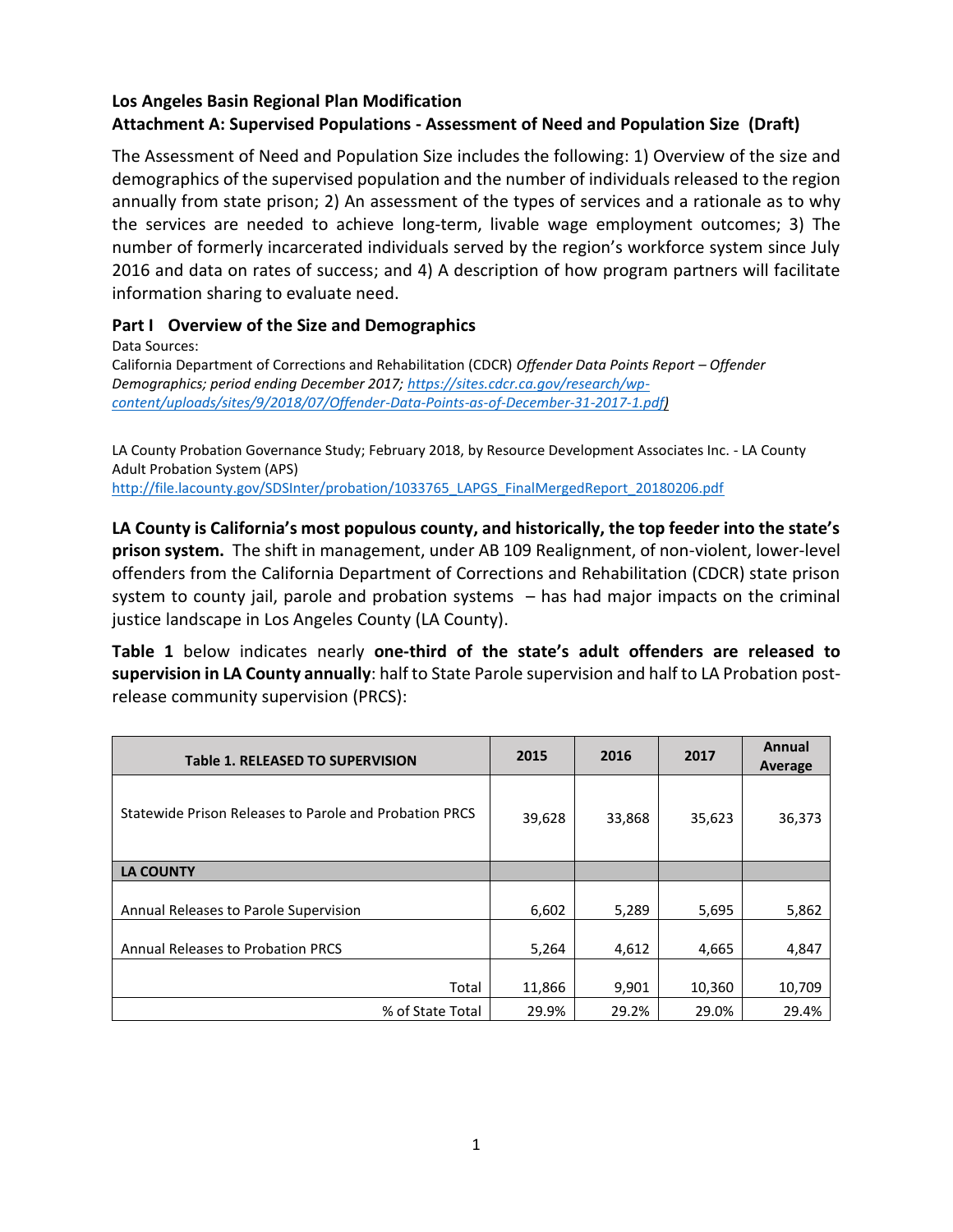The average length of in-custody stay is higher among the more serious offenders released to Parole supervision than the lower-level offenders released to Probation PRCS:

| Average Length of Stay in State Prison |            |
|----------------------------------------|------------|
| Released to Parole Supervision:        | 4.46 years |
| <b>Released to LA Probation PRCS:</b>  | 1.43 years |

Tables 2 – 5 are CDCR data profiles of "supervised populations" – individuals released from state prison to Parole or Probation PRCS in LA County. Data is similar for general probation population.

**Table 2.** Nearly one-half of supervised populations are between the ages of 25 and 39, with an average age of 38.2 years for males and 37.6 years for females; gender distributions are approximately 81% male and 19% female.

| Age       | %     | Age          | %    |
|-----------|-------|--------------|------|
| Under 18  | 0.0%  | $45 - 49$    | 9.3% |
| $18 - 24$ | 12.0% | $50 - 54$    | 8.1% |
| $25 - 29$ | 18.7% | $55 - 59$    | 6.1% |
| $30 - 34$ | 15.8% | $60 - 64$    | 3.2% |
| $35 - 39$ | 13.8% | 65 and Older | 2.9% |
| $40 - 44$ | 10.0% |              |      |

**Table 3.** More than one-fourth of supervised populations are Black/African American, which is disproportionate to the racial makeup of LA County with a population of only 9% Black/African American:

| <b>Adults - 2017</b>   | <b>Supervised</b> | <b>LA County</b> |
|------------------------|-------------------|------------------|
|                        |                   | <b>US Census</b> |
| Hispanic/Latino        | 40.2%             | 48.6%            |
| Black/African American | 26.4%             | 9.0%             |
| White                  | 26.1%             | 26.2%            |
| Other                  | 7.3%              | 16.2%            |

**Table 4**. Of the four most common offense types for supervised populations, Crimes Against Persons represent more than half of all offenses at 64.8%:

| <b>Adults - Type of Offense</b> | %     |
|---------------------------------|-------|
| <b>Crimes Against Persons</b>   | 64.8% |
| <b>Property Crimes</b>          | 16.5% |
| Drug Crimes                     | 4.4%  |
| <b>Other Crimes</b>             | 14.3% |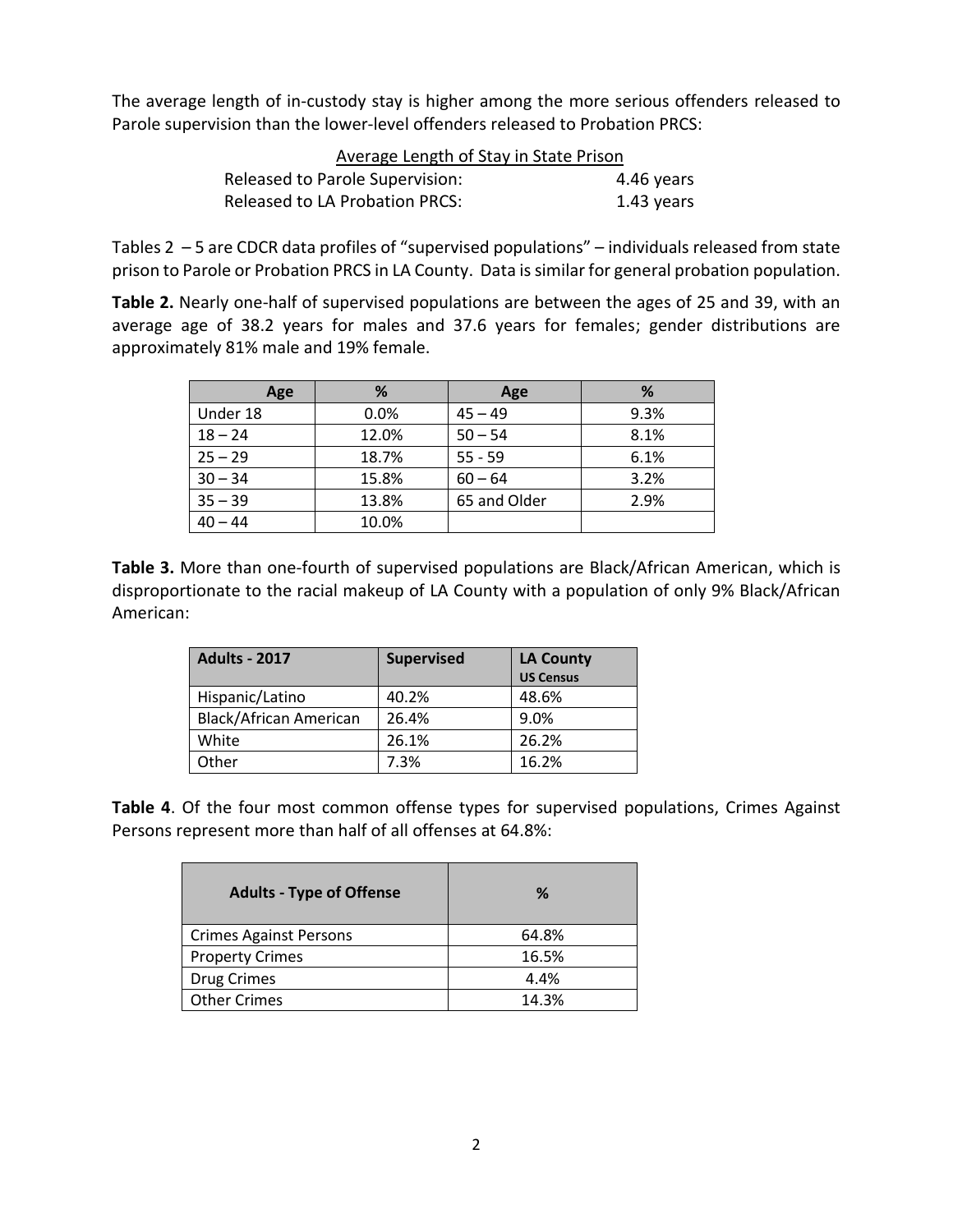**Table 5.** One-third of adults released from state prison have a Mental Health Designation, with most requiring some level of post-release care, particularly for co-occurring disorders:

| <b>Mental Health Designation</b>                     | Average % |
|------------------------------------------------------|-----------|
| Correctional Clinical Case Management System (CCCMS) | 23.3%     |
| Enhanced Outpatient Program (EOP)                    | 6.9%      |
| Total                                                | 30.2%     |

**Recidivism**. CDCR re-defined recidivism after Realignment as "conviction of a new felony or misdemeanor committed within three years of release from custody or committed within three years of placement on supervision for a previous criminal conviction." Recidivism data below is provided by CRDC for the most recent cohort of offenders released from state prison during Fiscal Year 2013-14 and tracked for three years.

**Recidivism among supervised populations in LA County is 46.1%; with statewide predictors of recidivism as follows:**

- **Crime Type:** Property and drug crime offenders are associated with higher recidivism rates, while offenders committing crimes against persons are associated with lower rates; overall, non‐serious/non‐violent offenders had the highest three‐year conviction rates across all age groups when compared to the rates of offenders with serious and violent offenses.
- **Age:** As the age of offenders increases the recidivism rate decreases: rates are higher among young adult offenders: 18 and 19 (67.1%); 20 – 24 (58.9%) and 25 – 29 (52.2%); with lower rates among 50 – 54 (35.3%) 60 and over (21.5%).
- **Race/Ethnicity:** Hispanic/Latino offenders had the highest recidivism rate (47.6%), followed by White (46.8%), Black/African American (45.6%), and Asian/Pacific Islanders at (40.8%).
- **Mental Health Designation:** Across all age groups offenders with a mental health designation (EOP or CCCMS) at the time of release have higher recidivism rates than offenders without a mental health designation.
- **Substance Use Disorder Treatment (SUDT):** Parolees who received both pre- and postrelease SUDT had the lowest recidivism rate at 40.2%; overall, the recidivism rate for offenders who received any type of SUDT was 47.1% indicating the significance of a continuum of care.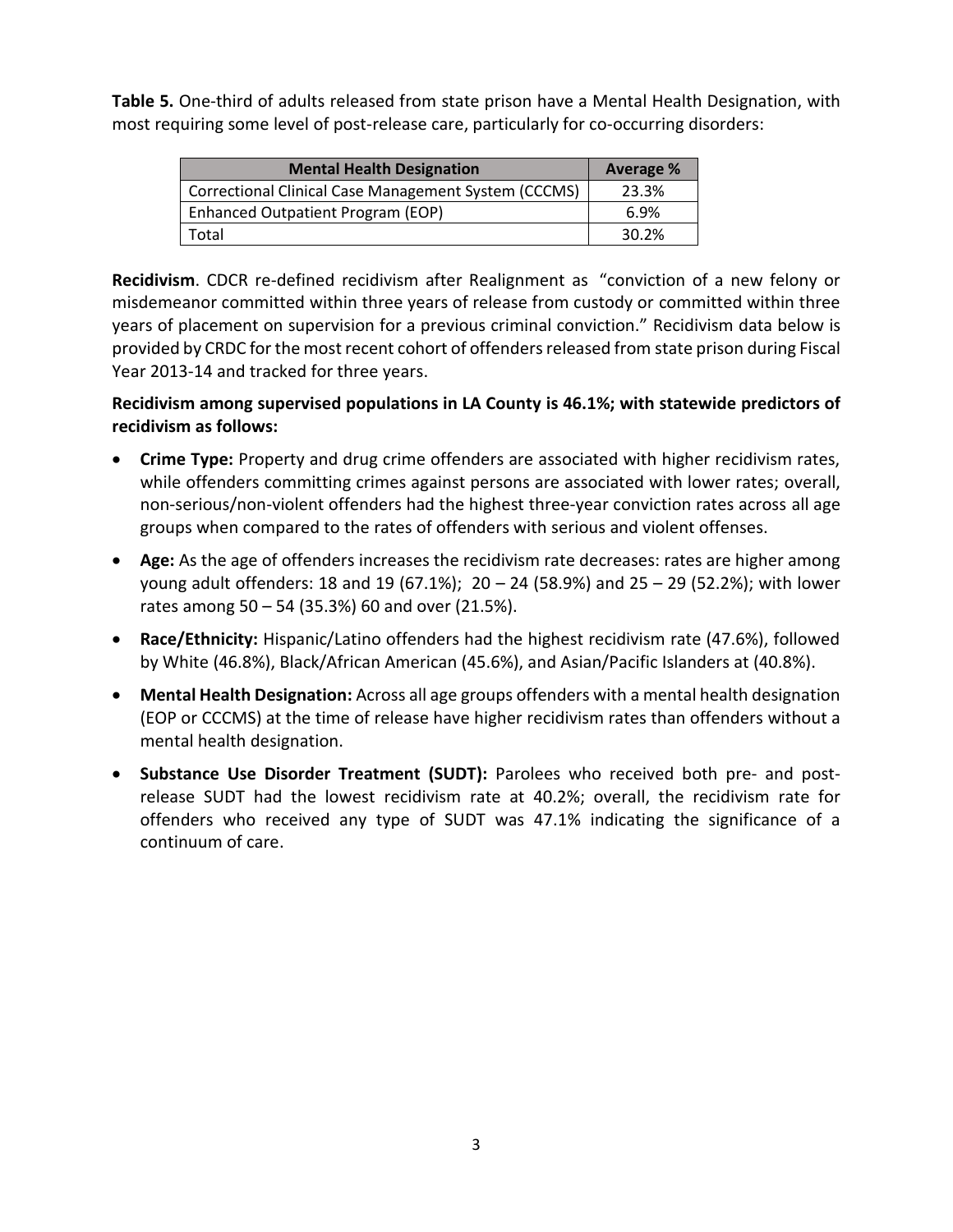#### **Geographic Distribution**

The 2017-18 LA County Probation Governance Study indicates the highest counts of probation adults are located in the northeast area of Los Angeles near Lancaster; south between Los Angeles and Long Beach; and southeast near Pomona:



**Table 6** indicates the top 10 zip codes with the highest counts of adults under probation supervision in Los Angeles County are:

| <b>LA County Zip Code</b> | <b>Adult Count</b> |
|---------------------------|--------------------|
| 90044                     | 967                |
| 90011                     | 867                |
| 90003                     | 817                |
| 93535                     | 780                |
| 90037                     | 737                |
| 93550                     | 666                |
| 90016                     | 646                |
| 90047                     | 616                |
| 90002                     | 562                |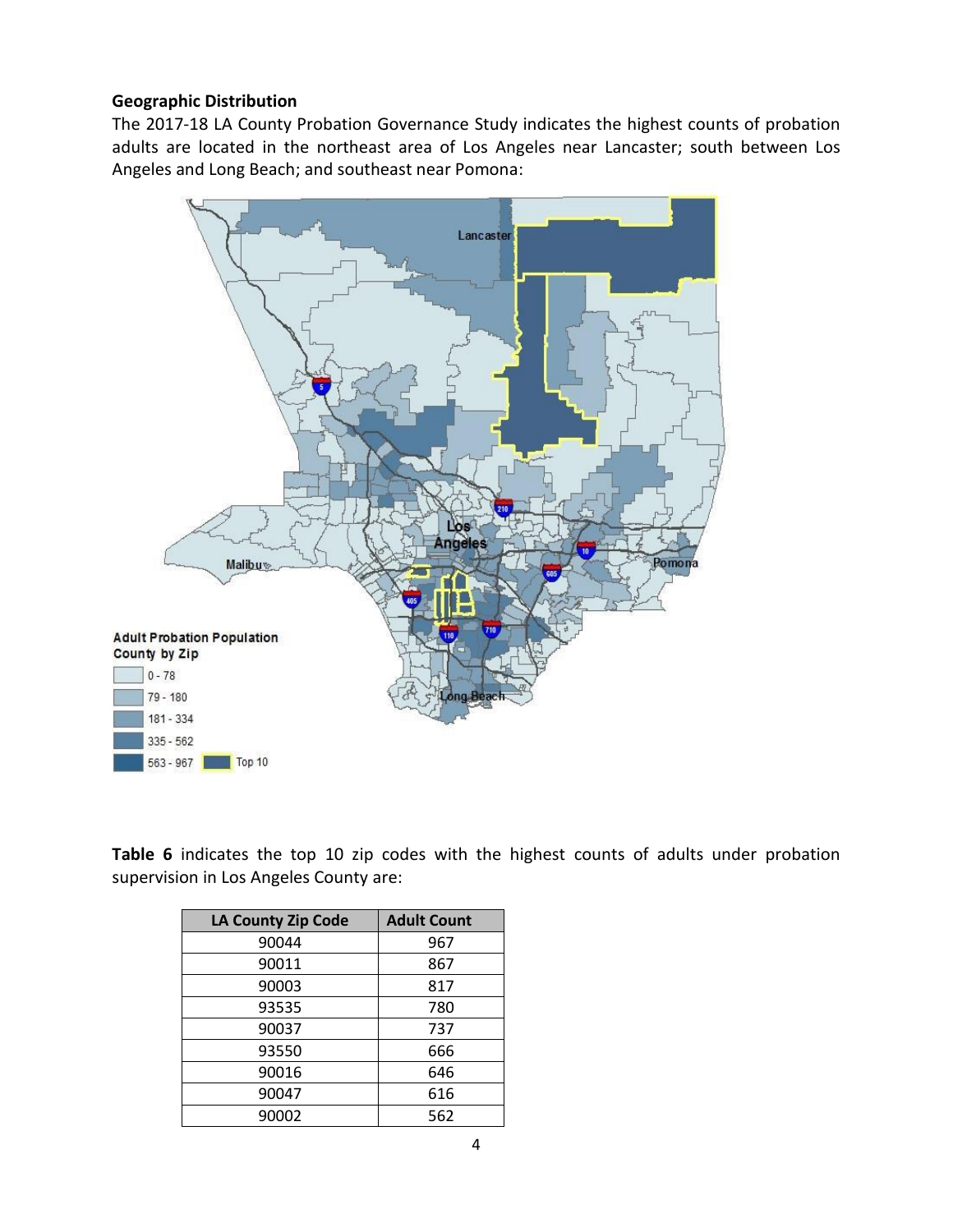### **Part II Assessment of the Types of Services Needed and Rationale**

To determine the service needs of supervised populations, the LA Basin RPU conducted eight regional reentry forums/listening sessions and twelve stakeholder workgroup planning meetings in which service needs were assessed and service delivery strategies were recommended by more than 300 leaders and practitioners from workforce, education, labor, industry, service populations and community-based partners. The following is a summary of service needs and the rationale and recommendations for services from the three Workgroups: Reentry Services, Employment Engagement and System Alignment.

#### *Quote from a formerly incarcerated individual:*

*"After spending 25 years in prison, life on the outside is overwhelming – you're not the same person*  leaving as when you entered. There are feelings of hopelessness. Family and friends have moved on, *passed away or cut you out of their lives. There's no support from people who care. Everything has to be relearned."*

#### **A. Service Needs**

## **1) Reentry Services**

**Housing:** Supportive services to assist with short and long-term housing; temporary and transitional housing; and affordable, long-term public and private housing.

**Mental health, substance use disorder treatment services:** Trauma-informed care and treatment services; and resources for assessment and diagnosis.

**Transportation:** Supportive services for transportation while receiving services and during transition to self-sufficiency; buses for corrections agency to transport reentry populations to predetermined service centers when released; and resources to assist CBOs to purchase vans and buses for transport to services.

**Case management and staff training:** shared case management between service providers to reduce duplication, streamline transition between services and support concurrent delivery of multiple services; training in trauma-informed approaches for intake, assessment, case management and service delivery across all workforce and community-based service providers.

#### **2) Education/Employment Services**

**Post-secondary education/training:** Technical and vocational training programs tied to industryrecognized certifications in demand occupations; on-campus services to assist reentry populations in acclimating to the learning environment at adult schools and community colleges; and coordination with AJCCs for career ladder employment tied to post-secondary certifications.

**Workforce development:** Increase capacity to serve more reentry individuals; referral, data sharing, co-enrollment and co-case management with CBO service providers; soft-skills training and job search assistance tied to living-wage, career pathway jobs; marketing outreach to break down stigmas and stereotypes and promote the benefits to employers of hiring reentry populations; and incentives and supports to assist employers in hiring and training; retaining and advancing reentry populations.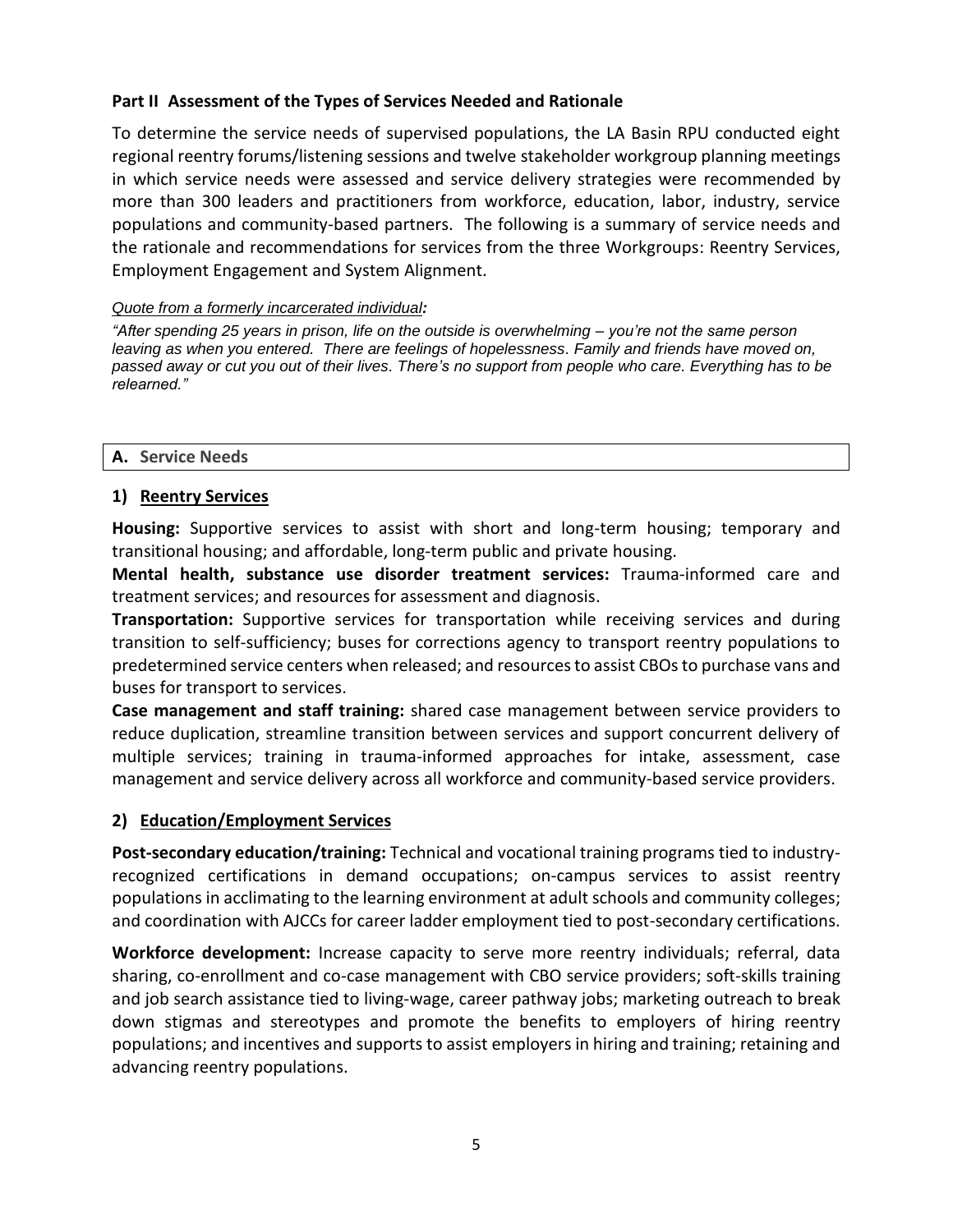**Employment:** Livable-wage, career pathway job opportunities; awareness of and compliance with the Fair Chance Act; apprenticeship training programs, transitional jobs, on-the-job training, and other earn and learn training programs.

# **3) System Alignment**

**In-Reach/pre-release services:** In-custody education and training including basic education, relevant vocational skills; and cognitive and life skills training; in-reach services by reentry service providers (CBOs and AJCCs) to make meaningful in-custody connections for a more streamlined transition to post-release services.

**Regional Electronic Referral and Data-tracking systems:** Shared data between corrections, AJCCs and CBOs – system integration with CalJOBs; regional electronic database of reentry services and agencies (organized by city or zip codes) for access by reentry populations, service providers and corrections agencies; similar to 211.org or 1.Degree.org;

## **B. Rationale for Service Needs**

l

LA County is California's most populous county, and historically, the top feeder into the state's prison system. The following provides a rationale as to why corrections workforce services are critically needed to address the impacts of AB 109 Realignment to communities in the Los Angeles Basin.

- **State Prison Releases:** CDCR reports 32,127 state prisoners released to supervision in LA County in a three-year period, 2015 to 2017; averaging 10,000 new releases annually with a 3-year recidivism rate of 46.1%; more than a third of released prisoners received in-custody mental health/substance use disorder treatment and will require ongoing treatment services in post-release; unemployment among reentry populations is estimated at more than 27% (Prison Policy Institute's "Out of Prison & Out of Work"2018);
- **LA County Sheriffs and Probation:** LA County Sheriff's Dept. (LASD) experienced a 25% increase in jail population currently averaging more than 16,000 inmates annually at 8 jail facilities; LA County Probation supervises an average of 60,000 non-AB 109 probationers annually at 19 LA area offices; averaging 27.6 months of supervision; and
- **Cost of Living Impacts:** With a diverse population of more than 10 million people, LA County's cost of living<sup>1</sup> is 43% higher than the national average; MIT living wage calculator indicates an hourly wage of \$30.72 or \$63,897 annually is needed for a family size of 4, with median earnings in the county well below at \$48,682; more than 50,000 people are homeless due to affordable housing shortages; median home prices are near \$600,000, 157% above the national average; and average monthly rent for a one-bedroom apartment is above \$2,200.

**Rationale/Recommendation #1 – Earn and learn training strategies to address work-readiness and vocational skill deficits.** The lack of identification/right to work documents, soft skills and limited or no work experience were chief among the greatest labor market challenges. Paid, transitional employment, which is proven effective in building self-esteem, work-readiness and provides an immediate source of income, was determined the most effective strategy to address

<sup>1</sup> PayScale; https://www.payscale.com/cost-of-living-calculator/California-Los-Angeles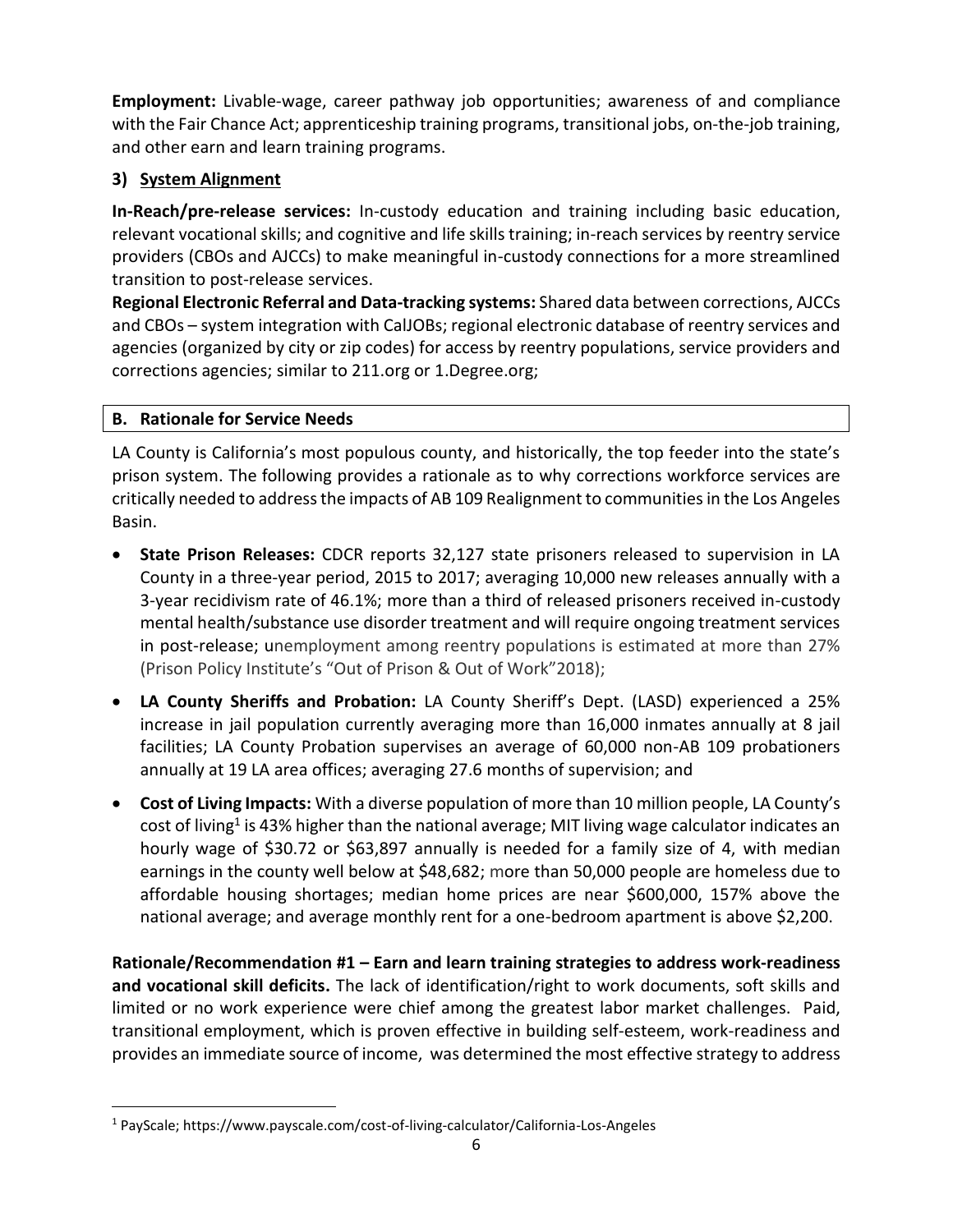this service need. According to an MDRC Study<sup>2</sup>, recidivism rates are lower among reentry individuals who participate in transitional employment.

**Rationale/Recommendation #2 – In-reach/outreach to identify high-needs supervised populations.** Formal in-reach strategies will increase the number of high-needs populations receiving service. In-reach should be coordinated with jail-based providers such as Five-Keys and New Opportunities Charter Schools, which provide basic education and vocational training; cognitive, work readiness and life-skills training. Additionally, similar in-reach should be established with CDCR-contracted in-custody community facilities under the Male Community Reentry Program (MCRP) and Custody to Community Transitional Reentry Program for females (CCTRP). Meaningful pre-release connections and programming are needed to help in-custody individuals prepare for release, navigate transition back to community, and overcome short- and long-term barriers to reintegration.

**Rationale/Recommendation #3 – Supportive services to address barriers related to housing, transportation, and mental health/substance use disorder treatment**. Leveraged local and state resources will increase available funding for supportive services. More than 27% of reentry individuals are homeless and comprise a significant percentage of LA's 50,000 homeless population; and more than a third are diagnosed with mental health and/or substance use disorders and require treatment in pre-release. There are major deficits in affordable housing across the LA Basin with median home values just below \$600,000 and monthly rents above \$2,200. Additionally, public housing authorities restrict most reentry individuals, particularly when criminal history is deemed to affect the welfare of other tenants. Returning offenders are restricted from residing with a girlfriend or family member living in public housing - many end up homeless within the community*.* 

**Rationale/Recommendation #4 – Wraparound case management to improve program participation and completion rates and performance outcomes.** Continuity of care is driven by an effective case management process that begins with a meaningful in-custody connection followed by a "strong handoff" transition to community-based care that continues through completion of services. Shared case management between multiple providers supports high rates of successful participation and completion; and intensive case management is critical particularly during treatment for co-occurring disorders. Additionally, lived-experience mentoring and peer support; lower ratio of clients to case managers; co-enrollment in order to leverage resources among CBOs and AJCCs; and CBO and AJCC case management staff training will significantly impact participation and completion rates and performance outcomes.

**Rationale/Recommendation #5 - Ongoing mechanisms for information:** Ongoing planning among stakeholders is needed to support data driven decision-making and continuous program improvement; and scale-up best practices such as shared and wraparound case management, co-located services, transitional employment. The three stakeholder workgroups should continue to meet, perhaps quarterly, to share ideas and review progress.

 $\overline{\phantom{a}}$ 

 $<sup>2</sup>$  MDRC, www.mdrc.org/publication/subsidized-employment-strategy-bad-economic-times-and-hard-employ</sup>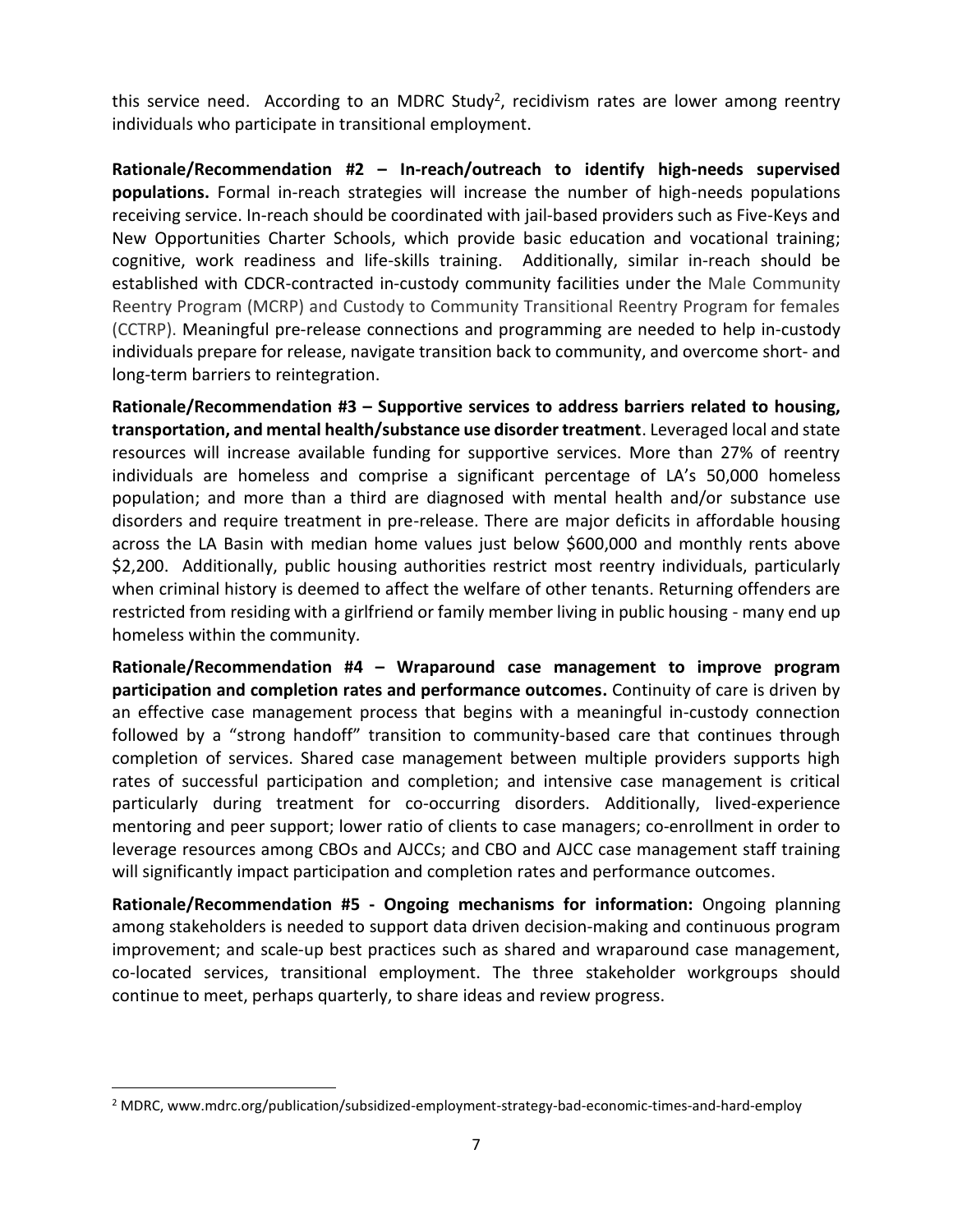**Part III The number of formerly incarcerated individuals served by the region's workforce system since July 2016 and rates of success.** *Data Source: CalJOBs, EDD Base Wage; FY July 1, 2016 to June 30, 2016; data provided by six of the seven LA Basin RPU WDBs; duplicated counts may occur in data breakdown, but all totals are an unduplicated count.*

| <b>Economic Region</b> | Local WDB - Placement in Employment            | <b>Number</b><br><b>Placed in</b><br><b>Employment</b> |
|------------------------|------------------------------------------------|--------------------------------------------------------|
| Antelope Valley        | LA County WDB                                  | 23                                                     |
| Central LA             | LA City WDB                                    | 147                                                    |
| <b>Gateway Cities</b>  | SELACO WDB, Pacific Gateway WDB, LA County WDB | 156                                                    |
| San Fernando Valley    | Verdugo WDB, LA City WDB, LA County WDB        | 73                                                     |
| San Gabriel Valley     | Foothill WDB, LA City WDB                      | 58                                                     |
| Santa Clarita          | LA County WDB                                  | 9                                                      |
| South Bay              | South Bay WDB, LA City WDB, LA County WDB      | 97                                                     |
| Westside               | LA City WDB, LA County WDB                     | 36                                                     |
| Unknown Region         | All                                            | 1,826                                                  |
|                        | <b>Total Unduplicated Count</b>                | 2.218                                                  |

|  |  | Table 7. Reentry employment data by local WDB area and economic region: |  |  |  |  |  |  |
|--|--|-------------------------------------------------------------------------|--|--|--|--|--|--|
|--|--|-------------------------------------------------------------------------|--|--|--|--|--|--|

**Table 8**. Reentry employment by sector and median hourly wage:

| *Sector Type       | <b>Sector Name</b>                                         | <b>Unduplicated</b><br><b>Placement</b>                                                                                                                                                                                                                                                                                         | <b>Median</b><br><b>Hourly</b><br><b>Wage</b> | %       |
|--------------------|------------------------------------------------------------|---------------------------------------------------------------------------------------------------------------------------------------------------------------------------------------------------------------------------------------------------------------------------------------------------------------------------------|-----------------------------------------------|---------|
|                    | Construction                                               | 181                                                                                                                                                                                                                                                                                                                             | \$15.00                                       | 10.19%  |
|                    | <b>Entertainment and Infotech</b>                          | 32                                                                                                                                                                                                                                                                                                                              | \$11.25                                       | 1.85%   |
|                    | <b>Health Services</b>                                     | 80                                                                                                                                                                                                                                                                                                                              | \$12.00                                       | 4.42%   |
| High Growth        | Leisure and Hospitality                                    | 208                                                                                                                                                                                                                                                                                                                             | \$11.00                                       | 11.36%  |
|                    | <b>Selected Manufacturing</b>                              | 48                                                                                                                                                                                                                                                                                                                              | \$13.00                                       | 2.66%   |
|                    | <b>Trade and Logistics</b>                                 | 223                                                                                                                                                                                                                                                                                                                             | \$13.75                                       | 12.53%  |
|                    | <b>Summary Total</b>                                       | \$12.00<br>765<br>\$11.00<br>188<br>\$15.00<br>44<br>\$14.00<br>14<br>\$13.50<br>3<br>28<br>\$14.68<br>96<br>\$16.00<br>\$11.50<br>80<br>\$11.00<br>822<br>\$15.00<br>25<br>\$10.50<br>161<br>\$11.35<br>211<br>\$20.00<br>$\overline{2}$<br>\$11.50<br><b>Summary Total</b><br>1,588<br><b>Grand Total</b><br>\$12.00<br>2,218 | 40.49%                                        |         |
|                    | Education                                                  |                                                                                                                                                                                                                                                                                                                                 |                                               | 10.05%  |
|                    | Finance                                                    |                                                                                                                                                                                                                                                                                                                                 |                                               | 2.75%   |
|                    | <b>Natural Resources and Mining</b>                        |                                                                                                                                                                                                                                                                                                                                 |                                               | 0.72%   |
|                    | Other Entertainment and Infotech                           |                                                                                                                                                                                                                                                                                                                                 |                                               | 0.18%   |
|                    | Other Leisure and Hospitality                              |                                                                                                                                                                                                                                                                                                                                 |                                               | 1.67%   |
|                    | <b>Other Manufacturing</b>                                 |                                                                                                                                                                                                                                                                                                                                 |                                               | 5.50%   |
| Non-High<br>Growth | <b>Other Services (excluding Public</b><br>Administration) |                                                                                                                                                                                                                                                                                                                                 |                                               | 5.09%   |
|                    | <b>Professional and Business Services</b>                  |                                                                                                                                                                                                                                                                                                                                 |                                               | 43.19%  |
|                    | <b>Public Administration</b>                               |                                                                                                                                                                                                                                                                                                                                 |                                               | 1.13%   |
|                    | <b>Retail Trade</b>                                        |                                                                                                                                                                                                                                                                                                                                 |                                               | 8.93%   |
|                    | Sector Unknown                                             |                                                                                                                                                                                                                                                                                                                                 |                                               |         |
|                    | <b>Utilities</b>                                           |                                                                                                                                                                                                                                                                                                                                 |                                               | 0.09%   |
|                    |                                                            |                                                                                                                                                                                                                                                                                                                                 |                                               | 67.40%  |
|                    |                                                            |                                                                                                                                                                                                                                                                                                                                 |                                               | 100.00% |

\**High and Non-High Growth Sector delineation by the LA Economic Development Corp., Los Angeles: People, Industry and Jobs, 2016-2021, June 2017*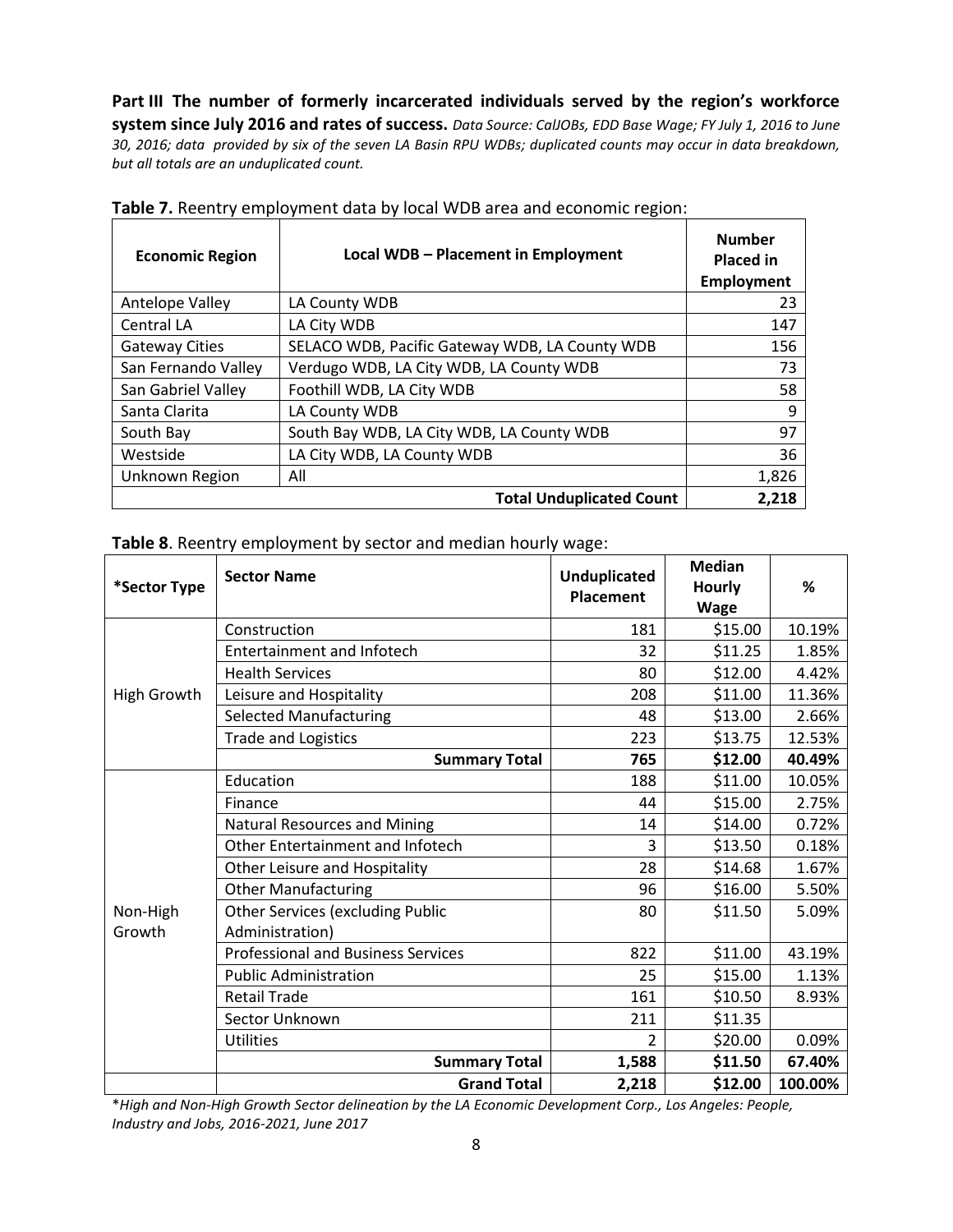| <b>Hourly Wages</b> | 1 Adult | 2 Adult/1 Working<br>1 Child | 2 Adults/1 Working<br>2 Children | 2 Adults/1 Working<br>3 Children |
|---------------------|---------|------------------------------|----------------------------------|----------------------------------|
| Living Wage         | \$14.36 | \$27.91                      | \$30.72                          | \$35.83                          |
| Poverty Wage        | \$5.84  | \$9.99                       | \$12.07                          | \$14.14                          |
| Minimum Wage        | \$11.00 | \$11.00                      | \$11.00                          | \$11.00                          |

**Table 9.** Living wage calculation:

*Source: MIT's Living Wage Calculator; http//:livingwage.mit.edu/*

The living wage is calculated as the hourly rate that an individual must earn to support their family, if they are the sole provider and are working full-time (2080 hours per year). All values are per adult in a family unless otherwise noted. The state minimum wage is the same for all individuals, regardless of how many dependents they may have. The poverty rate, typically quoted as gross annual income, has been converted to an hourly wage for the sake of comparison.

Table 8 indicates the majority of workforce system job placements were in Professional and Business Services followed by Leisure and Hospitality, and Trade and Logistics. The \$12.00 average wage at placement is slightly above the \$11.00 minimum wage and below the living wage of \$14.36 for a family size of 1; and more than 50% below the living wage of \$27.91 for 2 adults and 1 child with 1 adult working. Overall, efforts are needed to increase living wage jobs in high demand industries and occupations.

Additionally, table 10 indicates the Los Angeles City/County Minimum Wage is higher than the state's minimum wage in table 9:

*(Swipeclock Workforce Management: [https://www3.swipeclock.com/blog/california-minimum-wage-across-cities](https://www3.swipeclock.com/blog/california-minimum-wage-across-cities-towns-2018-guide-employers/)[towns-2018-guide-employers/\)](https://www3.swipeclock.com/blog/california-minimum-wage-across-cities-towns-2018-guide-employers/)*

**Table 10**. LA City/County Minimum Wage:

|              | Small Employer (1-25 employees) | Large Employer (26+ employees) |
|--------------|---------------------------------|--------------------------------|
| July 1, 2019 | \$13.25                         | \$14.25                        |
| July 1, 2020 | \$14.25                         | \$15.00                        |
| July 1, 1021 | \$15.00                         |                                |

#### **Part IV How Program Partners Will Facilitate Information Sharing and Evaluate Need**

A dynamic planning structure was replicated from the region's Healthcare SlingShot project to facilitate information sharing and evaluation of needs. As referenced in Part II, three workgroups were formed: *Reentry Services, System Alignment and Employer Engagement*, each led by one or more WDBs, facilitated by subject matter experts and featuring the participation of Parole and Probation, industry, education, CBO, labor and workforce stakeholders. Operational protocols were established to ensure 1) the needs of reentry individuals are placed at the center of panning; 2) alignment with the LA County Community Corrections Partnership (CCP) Plan; 3) fostering relationships built upon strategic partnerships; 4) utilizing promising and best practices in the delivery of services; 5) leveraging federal, state and local assets; and 6) data-informed decision-making at the individual participant and system level. Executive Directors of the 7 WDBs function as the Leadership Team overseeing and approving Workgroup activities.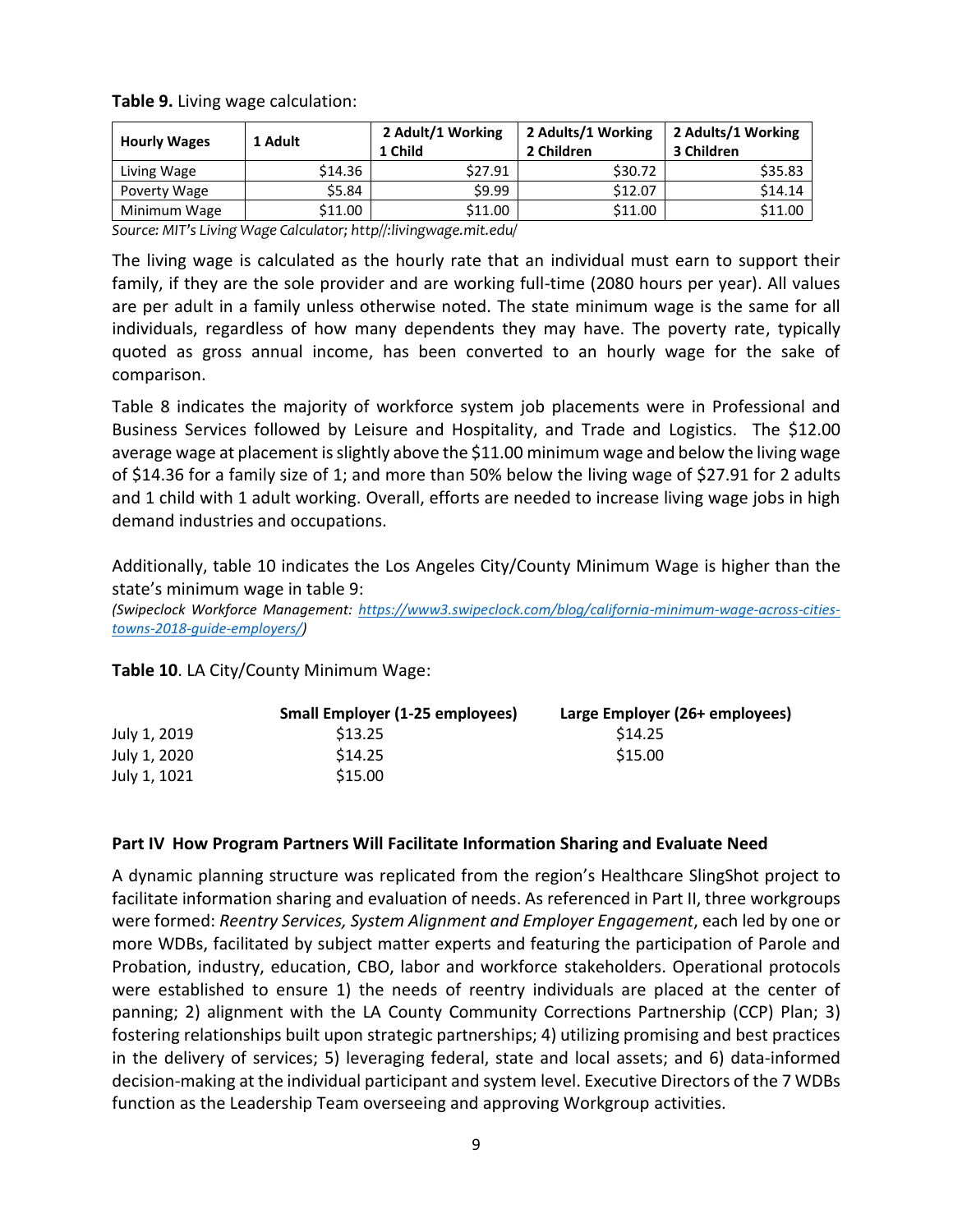As the region moves forward to P2E implementation, the workgroups will convene quarterly to track critical data elements over time to monitor improvements and identify areas of need. At least 14 Reentry Hubs will be located in the 7 WDB areas, based upon the concentration of reentry individuals. The Reentry Hubs will be comprised of the Parole and Probation field offices, a CBO Intensive case management team with lived-experience community health workers, postsecondary schools and AJCCs all working collaboratively to deliver pre- and post-release services to a targeted reentry population. Reentry Hub partners will convene in their local areas monthly during the first year of implementation to review individual client data on barriers, participation in services, and achievement of benchmarks and outcomes. Representatives will be assigned from each Reentry Hub to participate in quarterly Workgroup meetings to review aggregate data for system evaluation and improvement.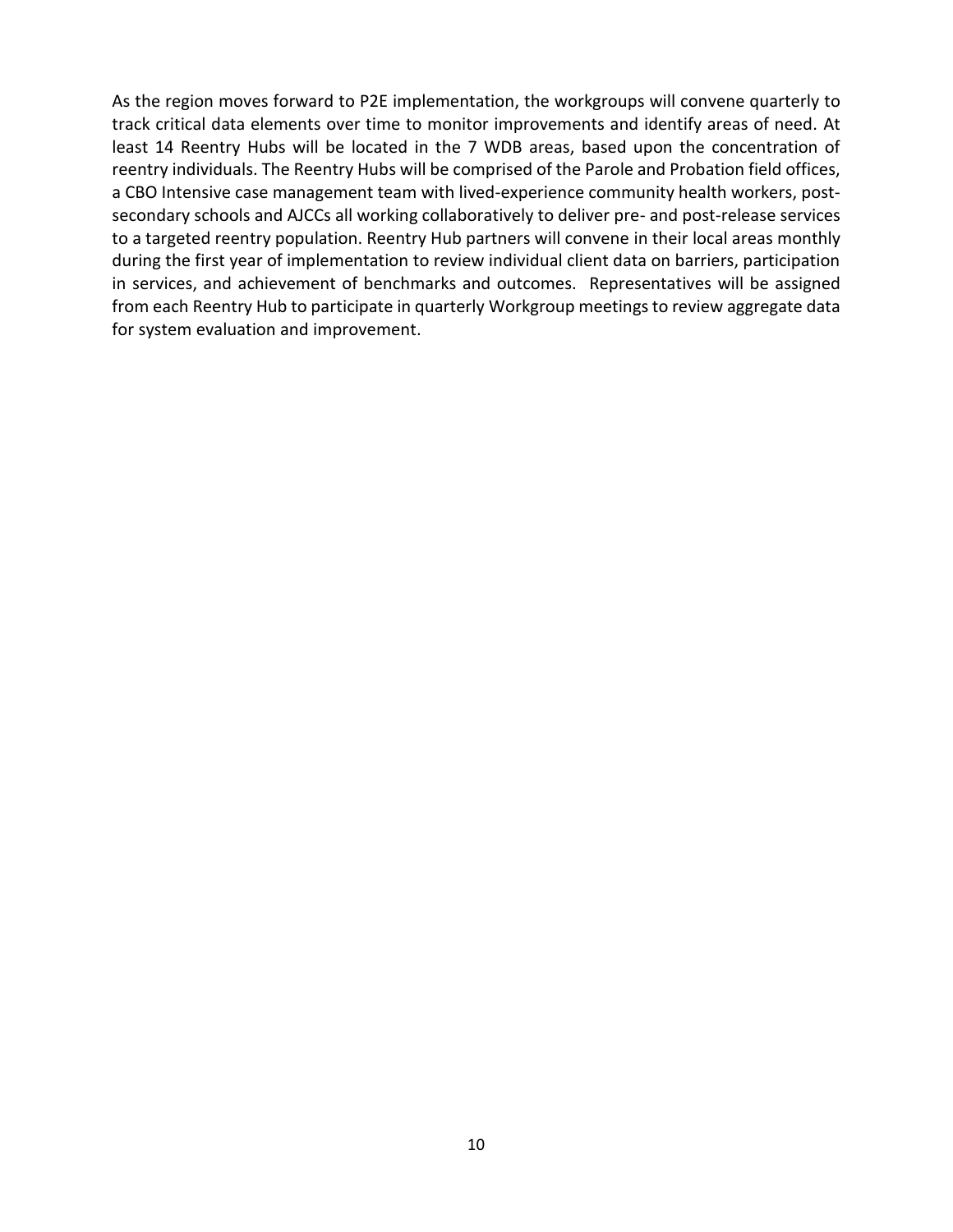## **LA BASIN RPU REGIONAL PLAN MODIFICATION ATTACHMENT B: STAKEHOLDER ENGAGEMENT AND COMMUNITY OUTREACH EFFORTS (DRAFT)**

# **A. Overview**

A dynamic and inclusive community engagement process was conducted to ensure meaningful stakeholder, community, and service population participation and to ensure the interests of client populations were placed at the center of discussions to modify the regional plan. Planning activities were organized within the seven Workforce Development Board (WDB) areas and the eight economic regions of the county. A schedule of community engagement meetings/listening sessions was noticed to the State Board and broadly published on the websites, social media and bulletin boards of the seven WDBs and their America's Job Centers of California (AJCCs) and community partners. More than 400 stakeholders from corrections, education, community, labor and industry participated. The responses, insights and recommendations of these stakeholders helped to inform and shape the development of the Regional Plan Modification.

| # of<br><b>Convenings</b> | <b>Type of Convening</b>                         | <b>Date</b>      | Total<br><b>Attendance</b> |
|---------------------------|--------------------------------------------------|------------------|----------------------------|
| 8                         | *Sub-Regional Reentry Forums                     | October 2018     | 168                        |
| 4                         | *Reentry Partnership Planning Meetings           | October 2018     | 56                         |
|                           | Focus Group of Formerly Incarcerated Individuals | October 2018     | 14                         |
| 8                         | *Sub-Regional Self-Assessment Forums             | Nov. - Dec. 2018 | 62                         |
|                           | MC3 Pre-Apprenticeship Partnership Meeting       | December 2019    | 8                          |
| 12                        | Reentry Stakeholder Workgroup Planning Sessions  | Jan. - Feb. 2019 | 145                        |
|                           | <b>State-Funded Grantee Meeting</b>              | January 2019     | 8                          |
| 35                        |                                                  | <b>TOTAL</b>     | 461                        |

Table 1. Summary of Regional Plan Modification Stakeholder Convenings, October 2018 to February 2019:

*\* Noticed to the State Board* 

Local Workforce Development Boards (LWDBs) within the region were principally responsible for organizing, promoting and hosting sub-regional Reentry and Self-Assessment Forums. Convening guidelines and requirements were provided based on information in EDD Directive WSD 18-01 (*Exhibit 1 – Community Engagement Requirements and Guidelines*).

# **B. Corrections Workforce Partnership**

Stakeholder engagement for the corrections workforce component of the Regional Plan Modification and the Prison to Employment (P2E) State Board funding opportunity was coordinated as one regional effort to achieve a single Corrections Workforce Plan. In addition to outreaching to all required partners and stakeholders, efforts were made to foster partnerships with the broad network of public and non-profit agencies engaged in the provision of reentry services.

# **1) Consultant and Facilitators/Subject Matter Experts**

To ensure diverse agency participation and meaningful community input, six consultants were engaged as facilitators and subject matter experts to work in coordination with the regional planning team and the seven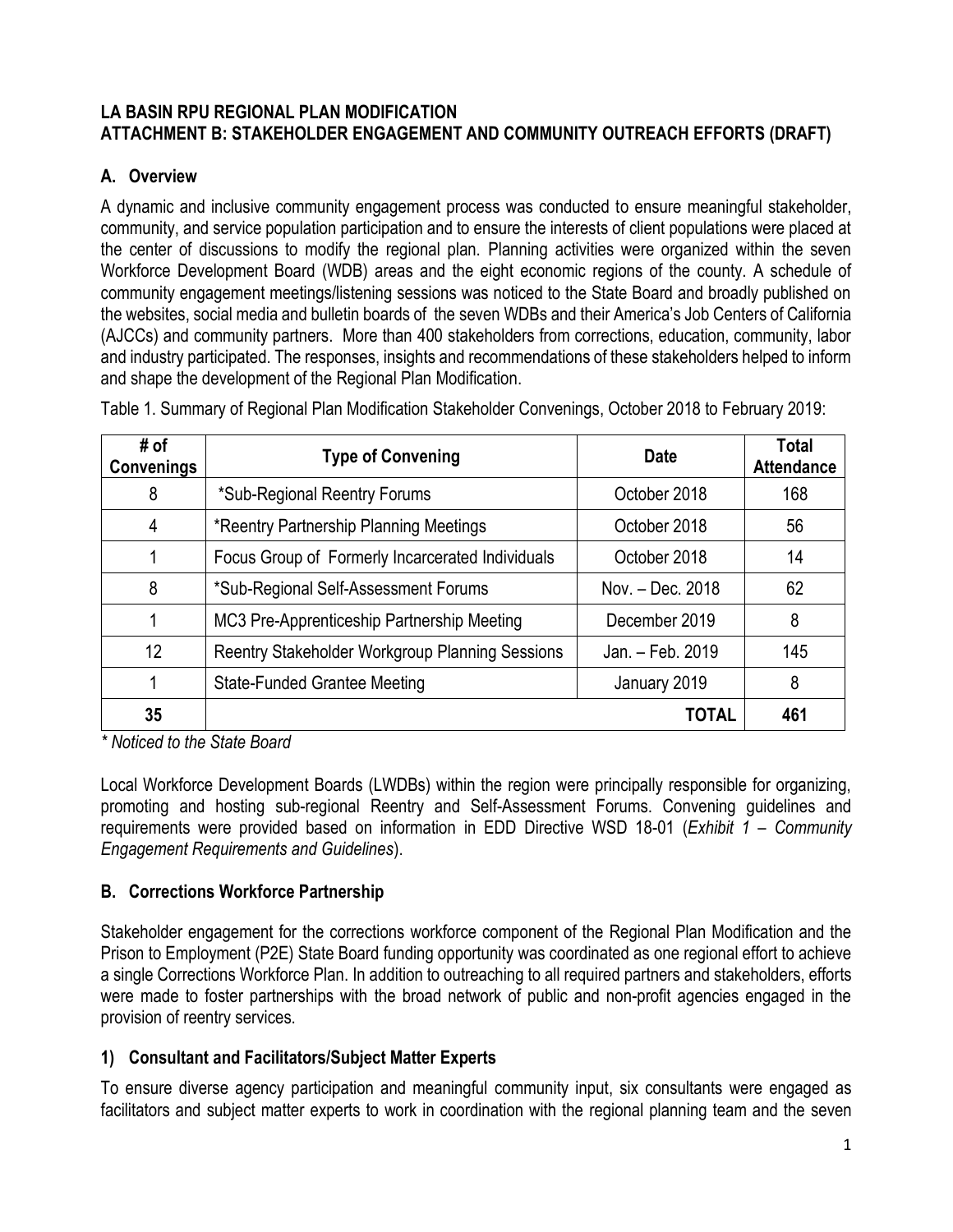local WDBs to conduct targeted outreach, facilitate planning meetings, workshops and forums; and to follow-up with stakeholders to promote regional collaboration.

# **2) Developing Partnerships with Key Regional Stakeholders**

Three (3) meetings were conducted with stakeholder groups to identify shared goals and objectives and opportunities to leverage resources with a goal to establish partnership agreements. Additionally, a roundtable focus group was held with justice-involved individuals to identify barriers, service needs and successes; and system enhancements to more effectively meet the needs of service populations.

| Date                                | <b>Stakeholder Partnership Meeting</b>                                                                                                                                                                                                                                                                                                                        |  |
|-------------------------------------|---------------------------------------------------------------------------------------------------------------------------------------------------------------------------------------------------------------------------------------------------------------------------------------------------------------------------------------------------------------|--|
| October 1, 2018<br>$2 - 4$ pm       | LA City Office of Diversion (LA City OR), LA City Economic & Workforce Development<br>Department (LA City EWDD), LA County Dept. of Mental Health Office of Diversion and<br>Reentry (LA County ODR), LA County Workforce Development, Aging and Community<br>Services (LA County WDACS), Owsley & Denly Criminal Justice Strategists, LA County<br>Probation |  |
| October 3, 2018<br>$2 - 4$ pm       | LA County Probation, LA County Sheriffs (LASD), California Department of Corrections and<br>Rehabilitation CDCR; LA County ODR; LA County WDACS                                                                                                                                                                                                               |  |
| October 24, 2018<br>$10 - 11:30$ am | Community Action Partnership (C.A.P.) Alliance; Community-based and workforce agency<br>partners                                                                                                                                                                                                                                                              |  |
| October 25, 2018<br>$5 - 7$ pm      | C.A.P. Alliance - Justice Involved Individuals Focus Group                                                                                                                                                                                                                                                                                                    |  |

# **3) Capturing Stakeholder Input to Identify Reentry Barriers and Needs**

Stakeholders were convened in eight Reentry Forums throughout the LA Basin for the purpose of identifying barriers and needs of reentry individuals. Forum were scheduled as follows:

| LA Basin Economic Region   | <b>Participating WDBs</b>                   | Date (2018)                     | <b>Attendance</b> |
|----------------------------|---------------------------------------------|---------------------------------|-------------------|
| Westside                   | LA City WDB                                 | October 16<br>$1:00 - 3:30$ pm  | 12                |
| San Fernando Valley        | LA City WDB, LA County WDB, Verdugo<br>WDB. | October 18<br>$9:30$ am - Noon  | 12                |
| San Gabriel Valley         | LA County WDB, Foothill WDB                 | October 18<br>$2:30 - 5:00$ pm  | 25                |
| Central Los Angeles        | LA City WDB (evening session)               | October 23<br>$5:00 - 7:30$ pm  | 27                |
| Santa Clarita Valley       | LA County WDB                               | October 24<br>$9:00 - 11:30$ am | 9                 |
| Gateway Cites/Southeast LA | Pacific Gateway WDB, SELACO WDB             | October 24<br>$2:00 - 4:30$ pm  | 42                |
| Antelope Valley            | LA County WDB                               | October 25<br>$9:00 - 11:30$ am | 20                |
| South Bay                  | South Bay WDB                               | October 25<br>$2:00 - 4:30$ pm  | 21                |
|                            |                                             | <b>Total Attendance</b>         | 168               |

The Reentry Forums featured facilitated discussion/listening sessions, with one evening session; and a variety of workforce, community, corrections, labor and education partners in attendance for a total of 168 stakeholders. WDBs in each of the eight regions worked collaboratively to organize and host the Forums. Stakeholder input was documented and resulted in identification of nearly 70 barriers and needs; 28 strategy recommendations, and 19 models and promising practices.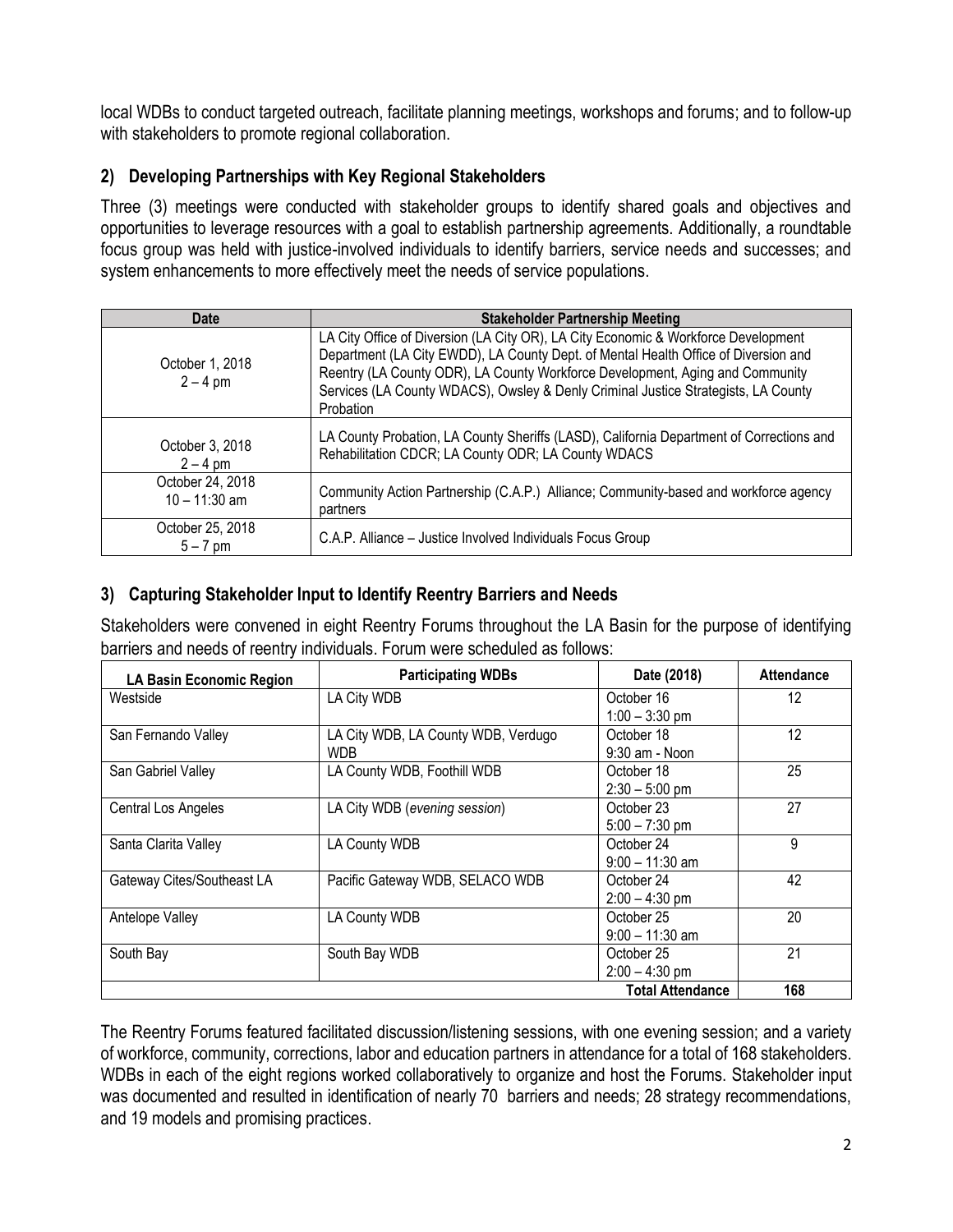## **4) Defining Reentry Service Needs through Stakeholder Workgroup Planning**

In follow-up to the Reentry Forums, a dynamic and inclusive planning structure was replicated from the region's Healthcare SlingShot project. Three stakeholder reentry workgroups were organized to review the barriers and needs identified in early planning and develop service strategy recommendations to address barriers. The three reentry planning workgroups are: *Reentry Services, System Alignment and Employer Engagement*. The following outlines the workgroup planning structure:

| <b>Executive Directors of the Seven Workforce Development Board</b><br>Objective: Effective regional planning through shared decision-making and responsible fiscal and policy oversight.                                                                                                                                                                                                                                                                                                                                                                                                        |                                                                                                                                                                                                                                                                                                                                                                                                                                                                                                           |                                                                                                                                                                                                                                                                                                                                                                                                                                                                                                                                                                                                                      |  |
|--------------------------------------------------------------------------------------------------------------------------------------------------------------------------------------------------------------------------------------------------------------------------------------------------------------------------------------------------------------------------------------------------------------------------------------------------------------------------------------------------------------------------------------------------------------------------------------------------|-----------------------------------------------------------------------------------------------------------------------------------------------------------------------------------------------------------------------------------------------------------------------------------------------------------------------------------------------------------------------------------------------------------------------------------------------------------------------------------------------------------|----------------------------------------------------------------------------------------------------------------------------------------------------------------------------------------------------------------------------------------------------------------------------------------------------------------------------------------------------------------------------------------------------------------------------------------------------------------------------------------------------------------------------------------------------------------------------------------------------------------------|--|
| <b>Reentry Services Workgroup</b>                                                                                                                                                                                                                                                                                                                                                                                                                                                                                                                                                                | <b>System Alignment Workgroup</b>                                                                                                                                                                                                                                                                                                                                                                                                                                                                         | <b>Employer Engagement Workgroup</b>                                                                                                                                                                                                                                                                                                                                                                                                                                                                                                                                                                                 |  |
| Lead WDB: SBWIB and City of LA                                                                                                                                                                                                                                                                                                                                                                                                                                                                                                                                                                   | Lead WDB: WDACS                                                                                                                                                                                                                                                                                                                                                                                                                                                                                           | Lead WDB: SELACO                                                                                                                                                                                                                                                                                                                                                                                                                                                                                                                                                                                                     |  |
| Stakeholders: WDBs, CBOs, AJCCs CDCR Parole, Probation, County ODR, City OR, employers, labor and post-secondary education<br>Objective: Align, coordinate, and integrate reentry and workforce services to the formerly incarcerated and other justice-involved individuals                                                                                                                                                                                                                                                                                                                     |                                                                                                                                                                                                                                                                                                                                                                                                                                                                                                           |                                                                                                                                                                                                                                                                                                                                                                                                                                                                                                                                                                                                                      |  |
| Objectives:                                                                                                                                                                                                                                                                                                                                                                                                                                                                                                                                                                                      | Objectives:                                                                                                                                                                                                                                                                                                                                                                                                                                                                                               | Objectives:                                                                                                                                                                                                                                                                                                                                                                                                                                                                                                                                                                                                          |  |
| Asset map to identify service providers;<br>types of services available; where and when<br>delivered; and service gaps and duplication.<br>Identify and standardize reentry participant<br>referral data:<br>Identify front-line staff training needs and<br>effective training resources.<br>Identify methods to share best practices and<br>lessons learned.<br>Prioritize direct and supportive service<br>needs for P2E funding.<br>Identify opportunities to braid resources<br>through co-located. services, specialized<br>centers, co-case management and other<br>effective strategies. | Develop Partnership agreements with<br>key corrections agencies and<br>stakeholders:<br>Develop cross-system data collection,<br>$\bullet$<br>tracking, and sharing methods and<br>reporting procedures;<br>Review existing referral pilots to<br>٠<br>determine a "fully-integrated referral<br>process that encompasses shared<br>case management"; and<br>Recommend a single agent or entity<br>$\bullet$<br>to be responsible for ensuring all<br>relevant program data is collected<br>and reported. | Asset map to identify employers willing<br>to hire justice-involved individuals;<br>Identify the tools, information and<br>$\bullet$<br>incentives employers need to hire and<br>retain;<br>Conduct labor market studies to<br>$\bullet$<br>identify livable wage occupations;<br>Develop integrated approaches to<br>$\bullet$<br>employer engagement;<br>Coordinate with educators and labor<br>$\bullet$<br>organizations to identify training<br>opportunities aligned with livable wage,<br>career pathway jobs;<br>Identify strategies to maintain ongoing<br>$\bullet$<br>engagement and information sharing. |  |

Reentry workgroup planning activities were led by one or more WDBs, facilitated by subject matter experts and featured the participation of corrections, workforce, education, CBO, labor, and industry stakeholders. Outreach was conducted primarily via email; which was also the mechanism for distribution of meeting notices, agendas and notes. Stakeholders participated in a rigorous planning schedule consisting of four two-hour meetings weekly for four weeks in January for a total of 16 hours of planning by 145 stakeholders. Recommendations were formulated for service strategies and best practices and subsequently presented to the Leadership Team, comprised of the Executive Directors of the seven WDBs. This process resulted in significant input from stakeholders to inform the content of the Regional Corrections Workforce plan.

## **C. Required Compliance with State Plan guidance and State Law Regarding Multi-Craft Core Curriculum Pre-Apprenticeship Partnerships**

The region's workforce system has a long and substantial history of working in coordination with the Los Angeles/Orange County Building Trades Council (BTC), which operates the MC3 program. BTC hosted a partnership planning meeting with eight representatives of WDB/AJCC management on November 28, 2018 to review progress and expand coordination and partnership with the local WDBs, AJCCs and all core workforce partners. BTC is a partnership between 48 affiliated unions covering fourteen building trades, includes 140,000 union members and 15,000 apprentices. It oversees the nation's largest local MC3 program. About 2500 new apprentices are expected to train in the MC3 curriculum each year. The meeting culminated in agreed upon processes to ensure continued state compliance; ongoing partnership with education and community-based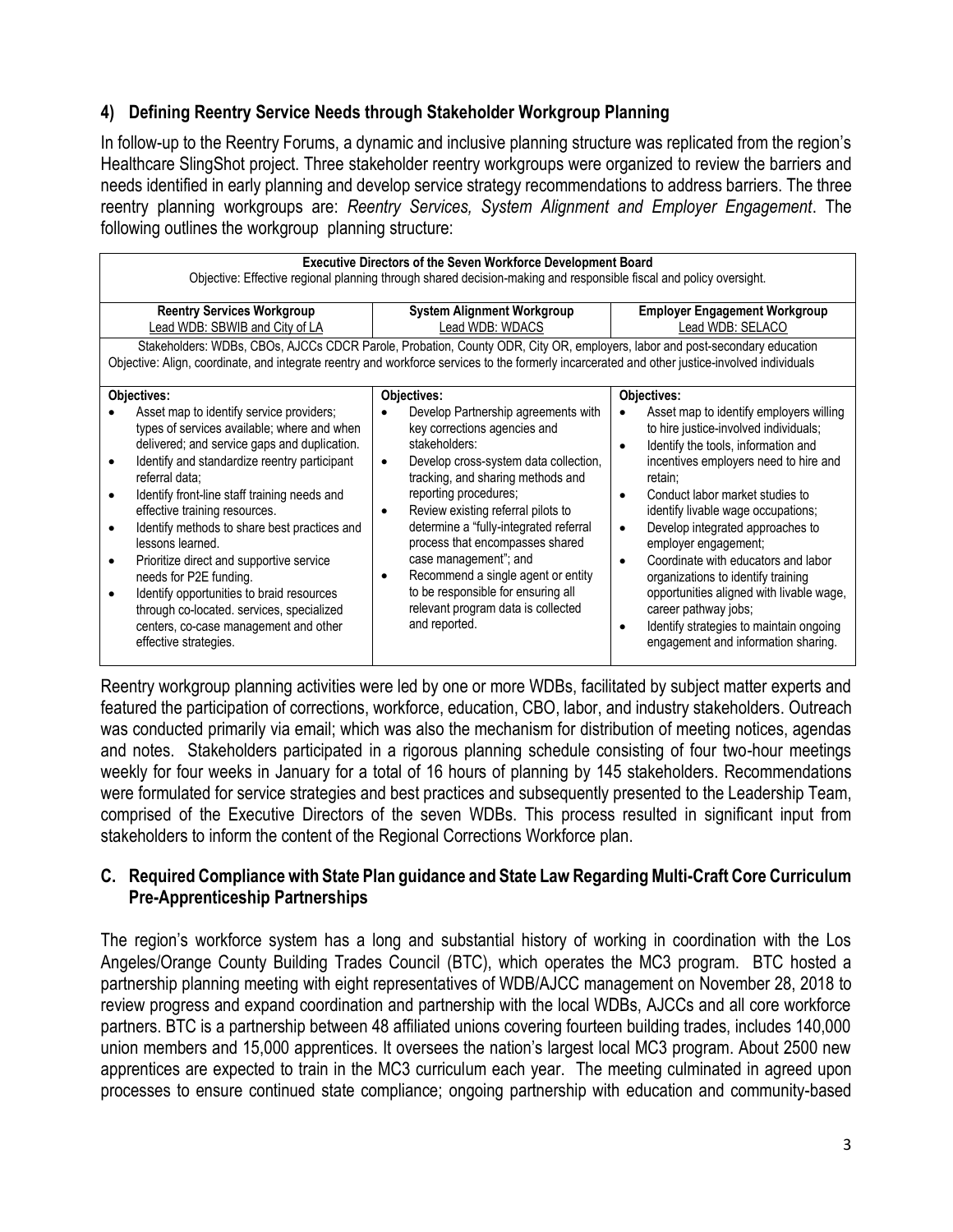partners; and inclusive and accessible access, enabling all individuals an opportunity to prepare for living-wage employment.

## **D. Comprehensive Stakeholder Review of Regional Coordination and Alignment Self-Assessment**

Eight Self-Assessment Forums were hosted by the seven WDBs across the LA Basin with 62 stakeholders attending. The required partners in the Directory of Planning Partners and the Interactive Corrections Map were noticed as well as WIOA, AJCC and community partners; and additional outreach was conducted to stakeholders from city and county agencies. Notices were distributed via email, social media and web postings; and posted at AJCCs and WDB offices. Agendas were emailed in advance and meetings were facilitated as guided discussions/listening sessions with PowerPoint visual support. A culminating session was conducted with the WDB Executive Directors to complete the self-assessment and review stakeholder input. While attendance was somewhat lower than the reentry forums, those participating in the Self-Assessment Forums had a solid working knowledge of the region's workforce system and provided in-depth feedback.

| LA Basin Economic Region   | <b>Participating WDBs</b><br>(* indicates host WDB)                                                             | Date (2018)                      |
|----------------------------|-----------------------------------------------------------------------------------------------------------------|----------------------------------|
| South Bay                  | South Bay WDB                                                                                                   | November 14<br>$9:00 - 11:30$ am |
| Gateway Cites/Southeast LA | Pacific Gateway WDB, SELACO WDB                                                                                 | November 14<br>$2:00 - 4:30$ pm  |
| Antelope Valley            | LA County WDB                                                                                                   | November 15<br>$9:00 - 11:30$ am |
| Westside                   | LA City WDB                                                                                                     | November 15<br>$2:30 - 5:00$ pm  |
| Santa Clarita Valley       | LA County WDB                                                                                                   | December 11<br>$9:00 - 11:30$ am |
| Central Los Angeles        | LA City WDB (evening session)                                                                                   | December 11<br>$5:00 - 7:30$ pm  |
| San Fernando Valley        | LA City WDB, LA County WDB, Verdugo WDB                                                                         | December 13<br>$9:00 - 11:30$ am |
| All                        | LA City WDB, LA County WDB, Foothill WDB, SELACO<br>WDB, Pacific Gateway WDB, South Bay WIB/WDB,<br>Verdugo WDB | December 6<br>Noon $-3$ pm       |
| San Gabriel Valley         | *LA County WDB, Foothill WDB                                                                                    | December 13<br>$2:00 - 4:30$ pm  |

# **PART II DOCUMENTED EFFORTS TO ENGAGE REQUIRED PARTNERS IN EACH CATEGORY**

Extensive outreach was conducted by the seven WDBs to the required partners in the Directory of Planning Partners, the Interactive Corrections Map, WIOA and AJCC partners and additional stakeholders from city and county agencies, community reentry consortia and state board grantees (*Exhibits IV - XI*), achieving participation by all required partners.

# **PART III INFORMATON TO THE STATE BOARD**

A schedule of community engagement activities was noticed to the State Board on September 28, 2018 (*Exhibit III– State Board Notice*) and broadly published on the websites, social media and bulletin boards of the seven WDBs, the 39 America's Job Centers of California (AJCCs) and community partners, as well as email and mail notifications.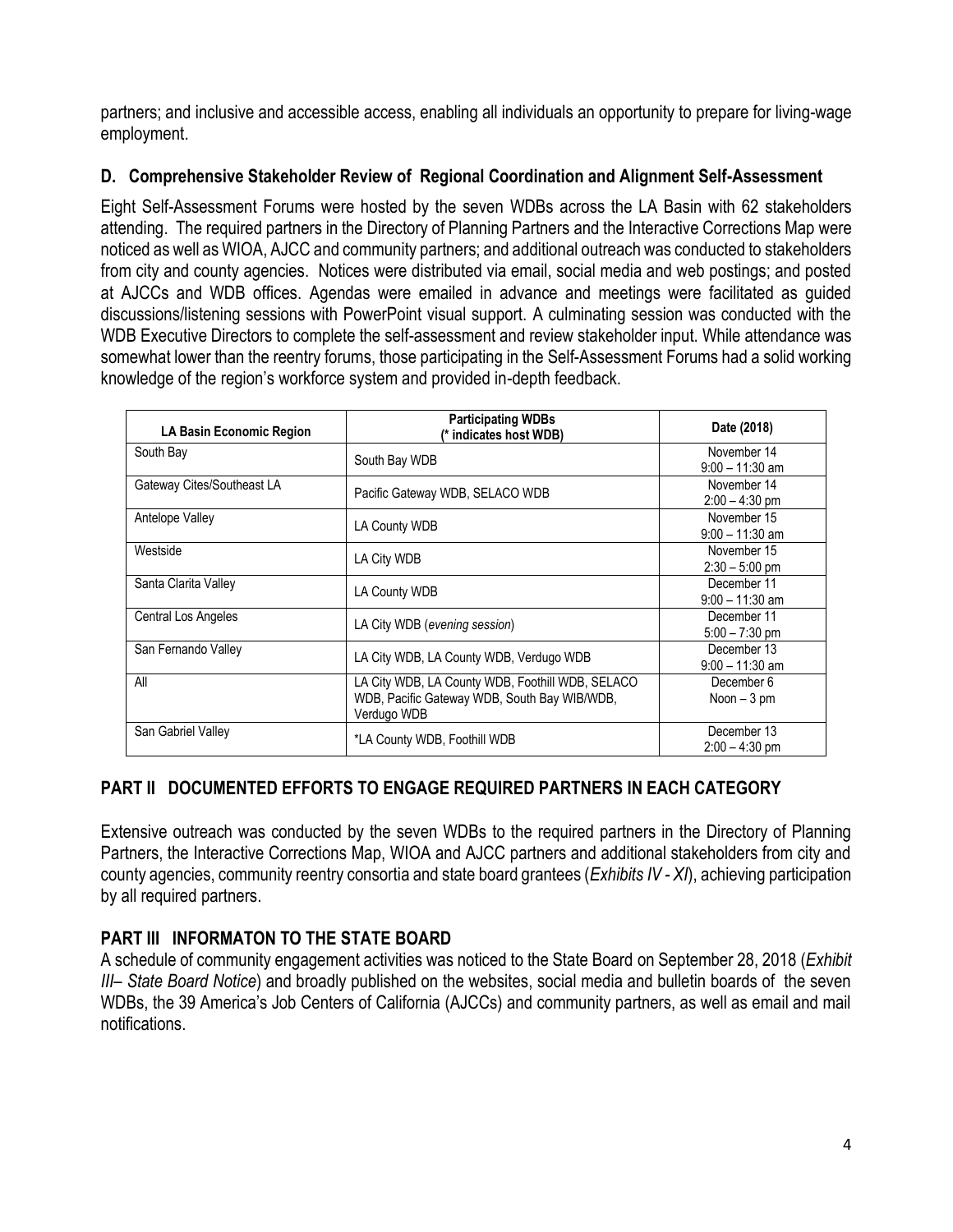### **LA Basin RPU Regional Plan Modification Attachment C - Regional Coordination and Alignment Self-Assessment (DRAFT)** *Score Range: Learning/Experimenting; Operationalizing/Doing; Growing/Expanding/Scaling*

Eight in-depth self-assessment sessions were held throughout the Los Angeles RPU. About 62 stakeholders attended these sessions, including representatives from the seven workforce development areas, community colleges, adult schools, labor organizations, businesses and a wide array of workforce partners and community-based organizations. The sessions featured facilitated discussions on progress that workforce development boards and their system partners were making toward achievement of statewide goals, using the indicators to measure accomplishments. Based on the "crosswalk" of Indicators published by the California Workforce Development Board, the LA Basin self-assessment examined progress on Indicators A through H.

**Indicator A** (Score: 2.2 *Operationalizing/Doing* ) Evaluated whether the "region had a team that jointly convenes industry and is led by industry champions." The Slingshot patient navigator/care coordinator program training incumbent workers for the health care industry achieved outstanding results. The WIN-LA initiative to train workers for Metro (the LA public transportation company) has begun and has great promise, as do new and expanding bio-tech and construction worker training programs. Each of the programs represents efforts the regional partners jointly engaged business to identify their needs for workforce training.

**Indicator B** (Score: 2.0 *Operationalizing/Doing*) Evaluated whether the "region has shared industry sector focus and pools/shares resources to meet demand." The score was 2.0, Within the RPU's four-year plan, the seven local boards identified six target sectors for the region. The boards continue to prioritize training and placement support for these sectors, and regularly communicate opportunities related to these industries to system partners. The community colleges and EDD employ Sector Navigators to identify and organize training and employment needs. A wide variety of resources are pooled to fund training, including County general funds, TANF dollars and special State and local initiatives. All seven workforce areas have agreed upon the critical industry sectors. More work needs to be done to engage and share resources with workforce partners that are not co-located in the AJCCs.

**Indicator C** (Score was 1.95 *Operationalizing/Doing*) Evaluated whether the "region has a process to communicate industry workforce needs to supply-side partners." The seven workforce areas are developing a website to communicate workforce needs countywide to all businesses, workforce partners and employers. The Verdugo workforce area is the lead for this project. The greatest unmet need is improving communications to the many workforce partners who are not physically located in AJCCs. The platform will provide easy access to information as it becomes available, thereby enabling system partners to business needs in real time.

**Indicator D** (Score was 1.9 *Operationalizing/Doing*) Evaluated whether the "region has policies supporting equity and strives to improve job quality." Considerable progress is being made through the prison-toemployment initiative, construction worker training for the building trades, outreach to homeless individuals and to individuals with disabilities. These efforts are described in detail throughout the regional and local plan modifications.

**Indicator E** (Score was 1.9 *Operationalizing/Doing*) Evaluated whether the "region has shared target populations of emphasis." The region has made considerable progress identifying and serving disconnected